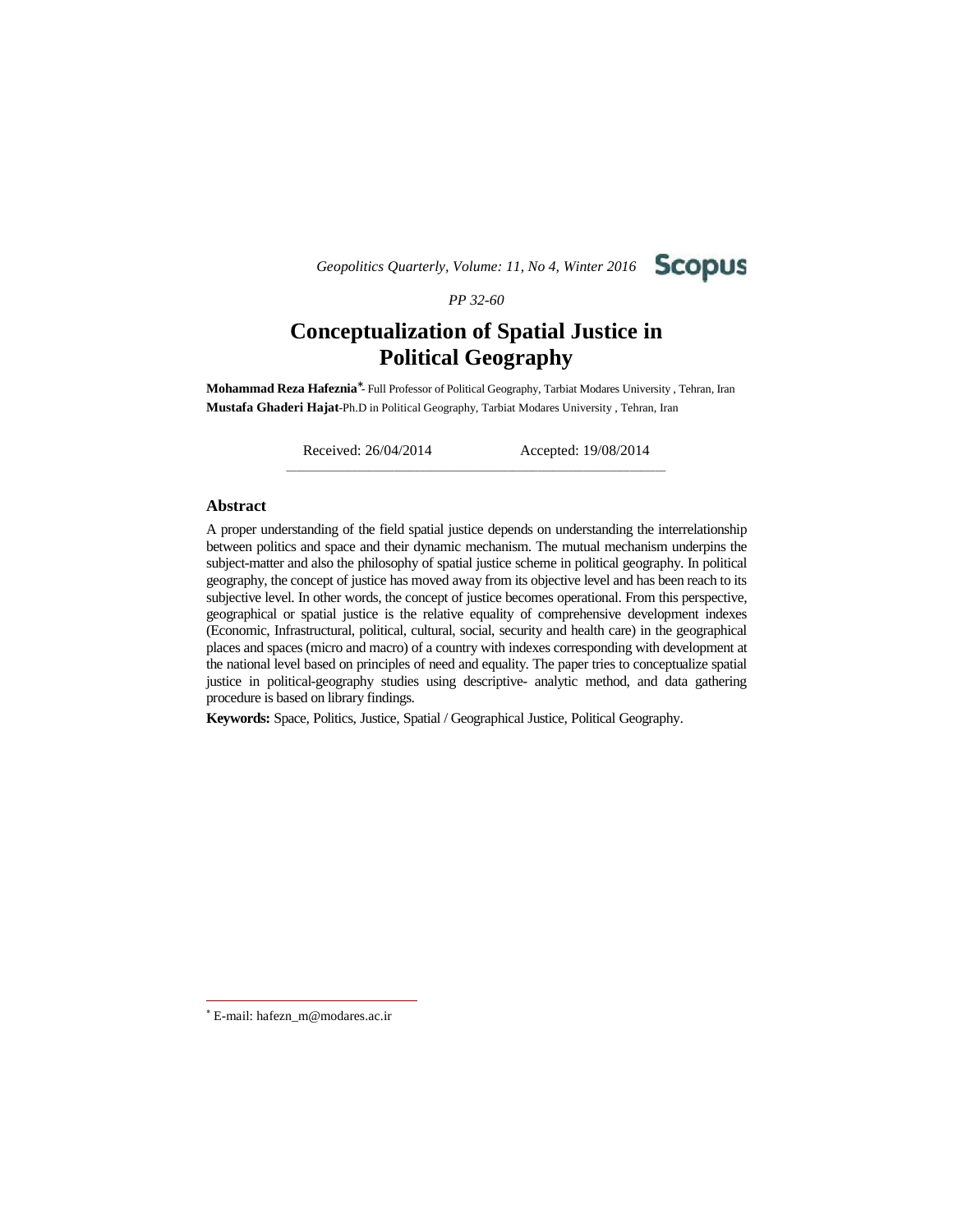## **1. Introduction**

In many geographical texts, the concept of environmental justice has been used to explain the justice issue which doesn't have the necessary performance due to use of environment. Because of its mixed nature, spatial (geographical) justice is more semantic.

Spatial (Geographical) justice deals the environmental and social discrimination and also raising the political ecology from the planning systems. In various definitions of geography, concepts such as: distribution, compactness (density), rationing division, have formed the basic concepts according to spatial and cultural heterogeneity and different scales. Among the various forms of justice, distributive justice has the most compatibility with the concept because of the emphasis on equal distribution of opportunities and resources among resident of a geographic space in different areas (kavianirad, 2006:276). All political systems apparently have announced their current management approaches at least to supply justice for all citizens regardless of their cultural and regional differences. Macro political delegation has divided its political realm to the political levels and with almost homogeneous areas based on geographic and political and security components appropriate to cultural and spatial variations of a to act the optimize space management issue in order to secure the nation satisfaction and its permanent survival. Ignoring equality rights of people or minorities and in a simple word heterogeneity in national level is the origin of many crises in national and local levels.

Neglecting spatial justice issue in various countries has been predisposing poverty exacerbation, regional and classical gap, and marginalization, environmental crises, increasing ethnic/social- regional, turbulences and unrests especially in developing countries. Since human and space stood at the center of geographical studies and political geography has focused its scientific mission on the political dynamism of apace as a known orientation in geographical subset. Justice issue and consequently spatial justice have a special place in which this article tries to represent this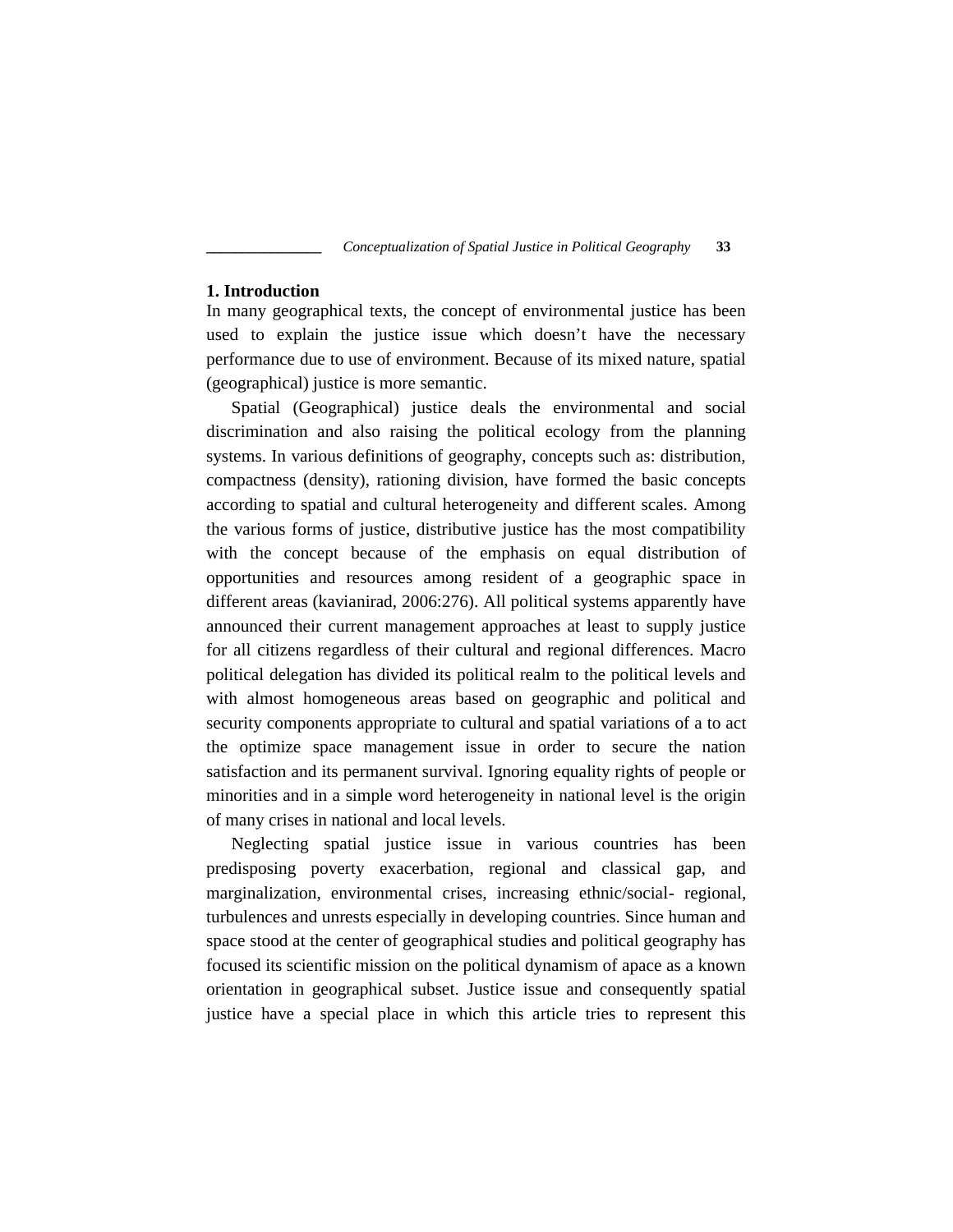infrastructure concept and its achievement mechanism.

The state is key element study of political geography and its governance mechanisms. Neglecting to spatial justice has been predisposed formation numerous challenges in infrastructural levels to national levels in this nowadays world. These risks provide philosophical necessity remarks to the spatial justice in political geography integration and consolidation of countries.

### **2. Research methodology**

The Research Methodology used in this article is descriptive and analytic and final subject of the article has been codified and supplied according to the content databases available in libraries and cyber space's.

### **3.Theoretical topics**

## **3-1. Justice and its evolution procedure**

The term of justice which probably first used in Greek is equal to the word (Dike) which means road which in English has been translated to justice and right (Nazer Zade Kermani, 1997: 308). This word, in ancient Greek's literature was used whit the meaning of Normal situation without Irrespective its moral content (Guthrie, 1967: 4).Whit development of society over Greek's the word justice was defined in a manner that each person in his class to be able to conduct the procedure. In other word the concept of justice was changed (Bakhtiari, 2009: 72). Based on the certain conditions of time and place as well as various philosophical attitudes and worldviews, different definition of justice is provided (Boyce, 1996: 172). Influenced by Zoroastrianism and Persian, Pythagoras talks about the God's superior law named justice which human's laws must formed based on it (Guthrie, 1996: 185-191). Influenced by stoic's ideas and the Middle Age's scholars, Romans scholars such as "Cicero" have acknowledge the justice and natural laws as a superior or reality influenced by Muslim scholars, such as Al-Farabi and Avicenna (Ibn sina) (Alam, 1998, vol. 2 :170-200).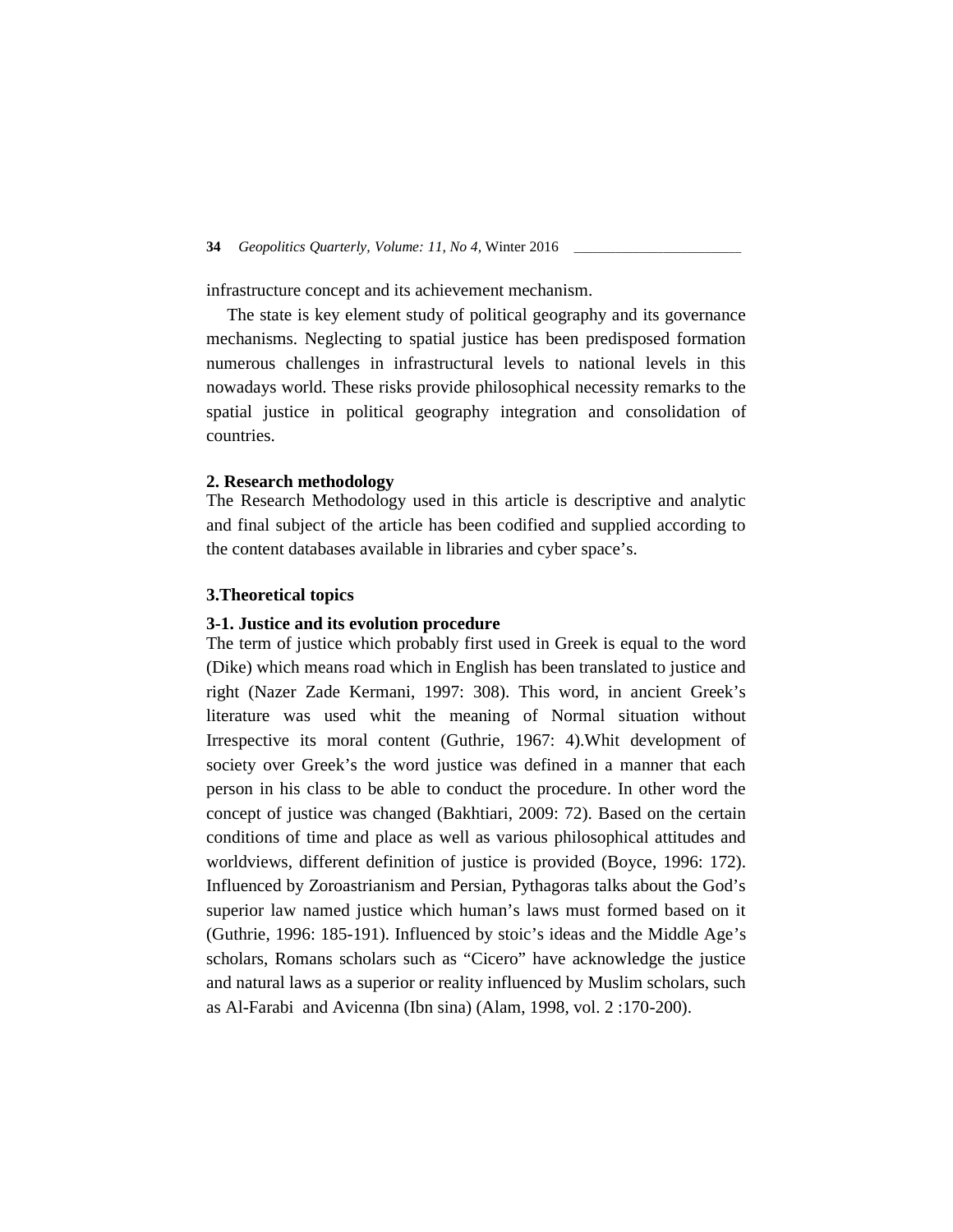From his vision, justice is a natural law that everywhere same, immutable, and eternal and is binding for all governments (Tafazoly, 1994: 14-15).

In the Renaissance, same of scholars have known human's nature expedience on bellicosity and have been away from natural rights. According to their believes, in this situation, wisdom know the solution in compromise with fellowmen, considers of justice and respect to the contract and the contract be the concept of justice (Movahed, 2002: 161).

New Liberals like von Hayek, Friedman, John Rawls and Robert Nozick, The market rules and its spontaneous order to the benefit of all and substation proof of natural rights. They believe in a whole overall logic governing the all human's life which leads all Affairs to moderation. They are delineates fair purposes like absolute which leads all circumstances to Market mechanism as its achieving tools which is free from any kind of interference and monopoly.

Amartya Sen expresses the emphasis of new text on justice in primary facilities distribution including rights, freedoms, opportunities, income, wealth, and self-respect but says since changing the primary facilities to freedom in selection verifies among different alternative combination of performances and achievements for different people equally to have primary facilities may accompany serious inequalities Because people's abilities verify in the use of facilities.

Aris Yong's definition found of justice and in justice is the other part of the other part of the ideas that have been away from justice's traditional definition and with Critique of liberalism predisposes a more comprehensive definition of justice.

Yong in the book "justice and the policy of differences" Describes of justice theory which forms with the policy of differences avocation. In policy of difference, yang's supports the policy in which group are recognition. Hence, in addition redistribution recognition differences in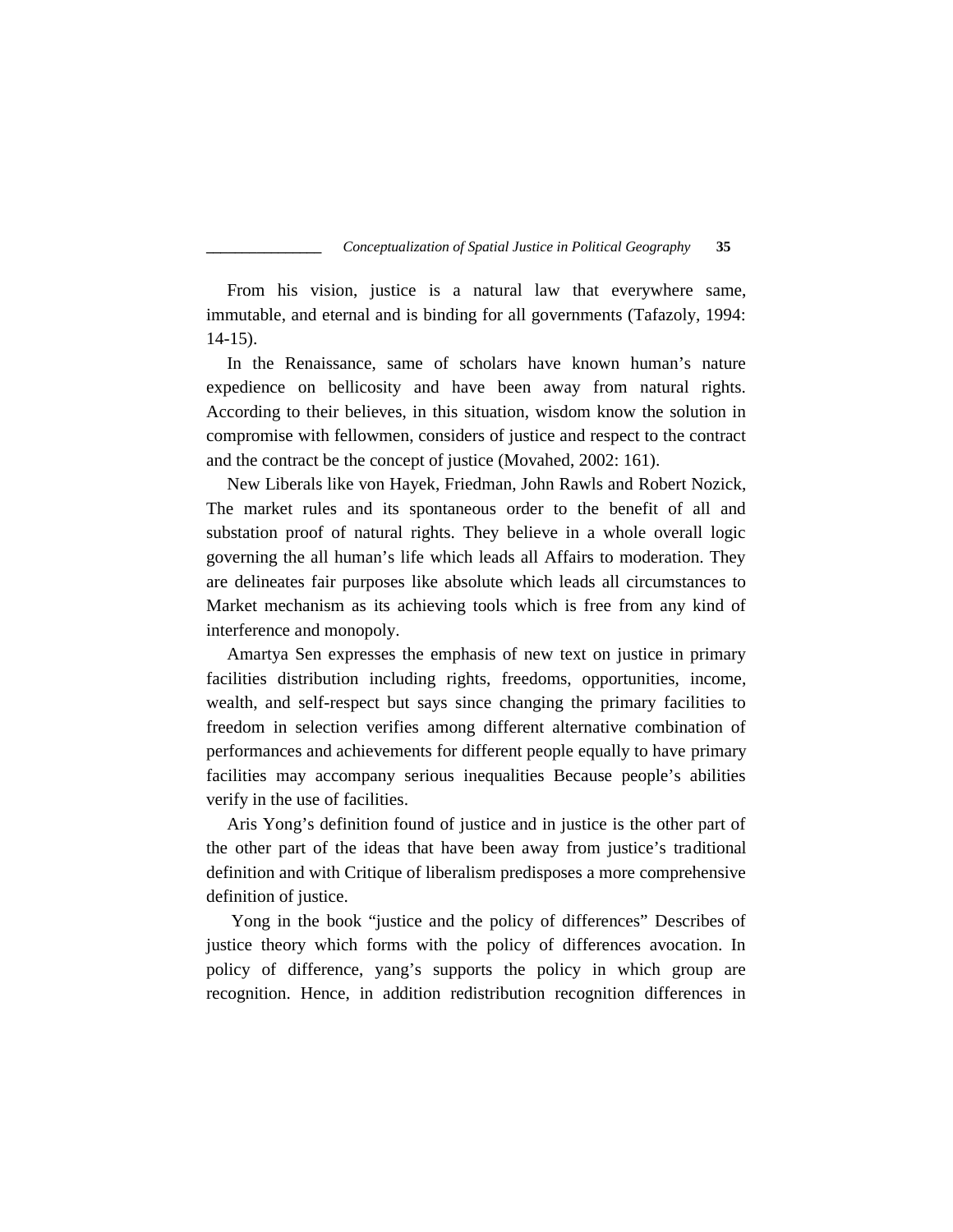yang's vote have a pivotal role (Ahmadi Lewin, 2002: 4). According to the above discussions, it can be said that justice's conception is very political. Here upon, various political ideologies have promoted and developed different conditions of justice. Among various viewpoints considered in this case view's such as equal opportunities, deserve, utilization, equality and inequality function have been paid attention by Scientists.

### **3-2. Social justice**

Social justice is a normative concept and deals the question of who obtains what and where or more precisely should obtain. Social justice has been defined as the equity of commitments and civil responsibilities among a society and equity of extent problems among different groups (Talen, 2002:168). The topic of social justice has been considered due to organizational necessity as a matter or social organization instruction at least since Aristotle period but in last three decades the reflection of theoretical thought in terms of philosophical analysis and scientific reasons has founded new and interesting aspects associated with transformation of welfare state. Social situations and personal responsibility play an important role in social justice's theories (Marsusi, 2003:30). Perhaps Rawls can be called as the justice's theory architect because after publishing his book named "theory of justice" social justice and Rawls' theory has been a dominant issue in the English-speaking world. He was one of the liberal democracy defenders, market economy and welfare state redistribution. In fact, Rawls knows social justice's concept as a part of social thought on one hand and the other as an appropriate balance among competing demands in the community. Thus he defines social justice as a specific distributive principle's calculation for the main institutions. From Rawls point view an impartial society is established based on equality of citizens' rights so people's undoubted rights should not be the subject of political deals. Social justice's principles should administer the division of outcome production and responsibilities' distribution in group work process. These principles include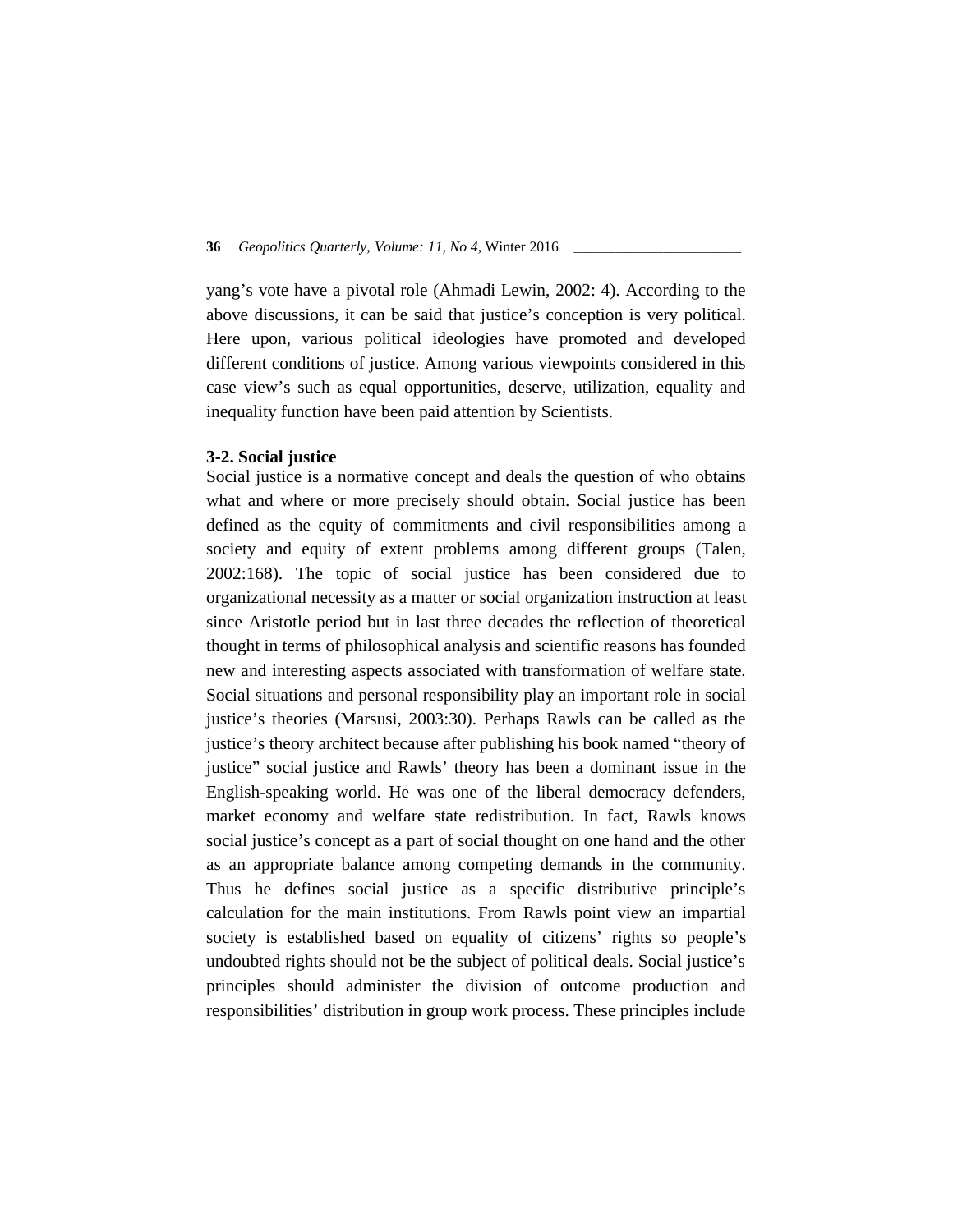the social institutions associated with production and distribution. In fact, social justice is proving operator social processes in the society (Harvey, 1997:97). Social justice's thought especially due to equitable distribution of resources directly associated with spatial planning (Talen, 2002:168).

When David Harvey used distributive justice's issue in geographical methods analysis, social justice established as a guide in the approach and theory of planning based on David Harvey's affords (Cardoso, 2007:384). Social justice is exactly the distributive justice and an important issue in it is choosing a social system. It means that for achieving a distributive justice it is needed to put social-economic processes within legitimate and appropriate political institutions. Without such institutions, distribution processes would not be equitable. Rawls emphasizes the security of social justice based on social justice's principles but doesn't deny political power effects' role of market in distribution quality and government intervention's necessity for the wealth distribution. The main principle, which here is considered, is the principle of access to resources, services, jobs and opportunities for all which is accepted by all social justice's theorists and is considered as one of Rawls' social justice's principles. In these principles also social institutions are responsible for arranging and adjusting social justice. Then we can judge about fair or unfair existing institutions by evaluating resources distribution quality by them. This means that in this access resources distribution quality and social benefits should be questioned. In this case, new social justice's issues consider the right distribution, disabilities, priorities, disadvantages, equal or unequal opportunities, power, needs, wealth (control of special resources' factor) and poverty. (Marsusi, 2003:36). So the important issue of spatial political organization relates to it's defend legitimacy and fair or unfair operation.

## **3-3. Spatial justice**

May be we can call Robert Jack Togo the first political geography philosophers who with expressing political geography principles and their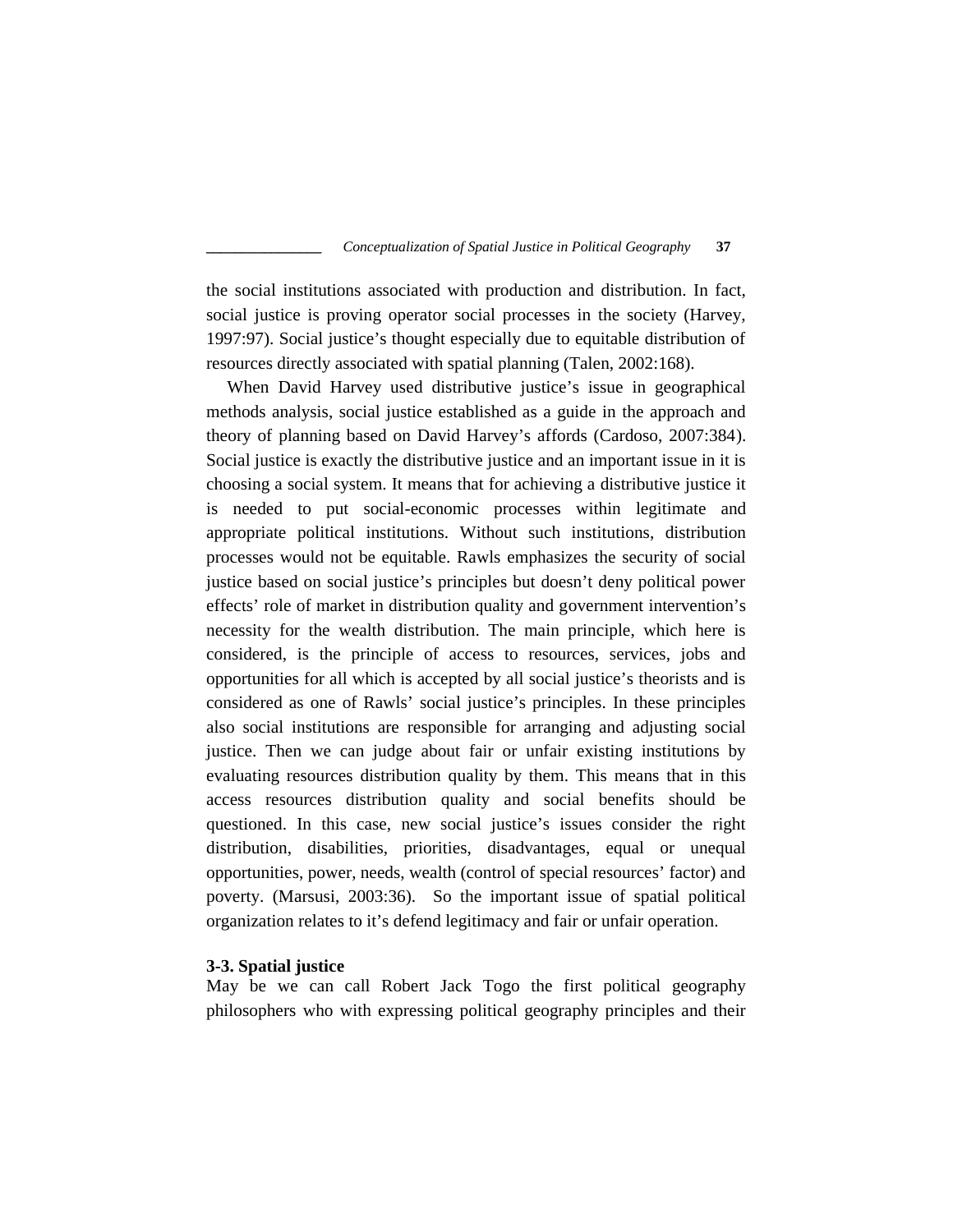execution effect on princes' benefits (this principles' execution effect survey) in domestic policy, fund status, provinces' separation, authority distribution in different departments (township), trade balance, trade and production various branches which should be amplified, establishment of ports, roads, meeting points, capital cities, provinces, courts, municipality governments (local) even on societies in capital city and provinces city and villages balance within cities and villages, relation between state nature and government extent has opined (Turgo,1751:3) with the discussion about partial balance to the spatial levels in spatial justice's field.

The particular concept of "spatial justice" didn't have common usage and even today tries to avoid the use of spatial characters among geographers and planners for seeking justice and democracy in contemporary societies. Basically, spatiality of justice has been ignored or in other related concepts such as spatial justice, environmental justice, urban injustice, regional inequalities' reduction or even in the fair city or fair society is absorbed(Soja, 2008:1).

This form of justice is not as a substitution or replacement for social or economic justice or other forms of justice rather is seeking justice from a critical spatial perspective (Ibid: 13).

Spatial justice is the Confluence of space, politics and social justice. That refers an apply spatial or geographical aspect of justice, fair and Equitable distribution of resources and wealthy opportunities in the society which also can be considered as output or a process of geographical patterns or distribution which are fair or unfair or process which produce these out puts(Ibid: 4).

In fact spatial justice verses spatial injustice which itself is derived from wider social injustice. Spatial injustice has been expressed in two forms: a) Segregation b) unequal allocation of recourses in space.

Including unjustly limited access to jobs, political power, social status, income and wealth as the forms of unjust resource allocation. Justice here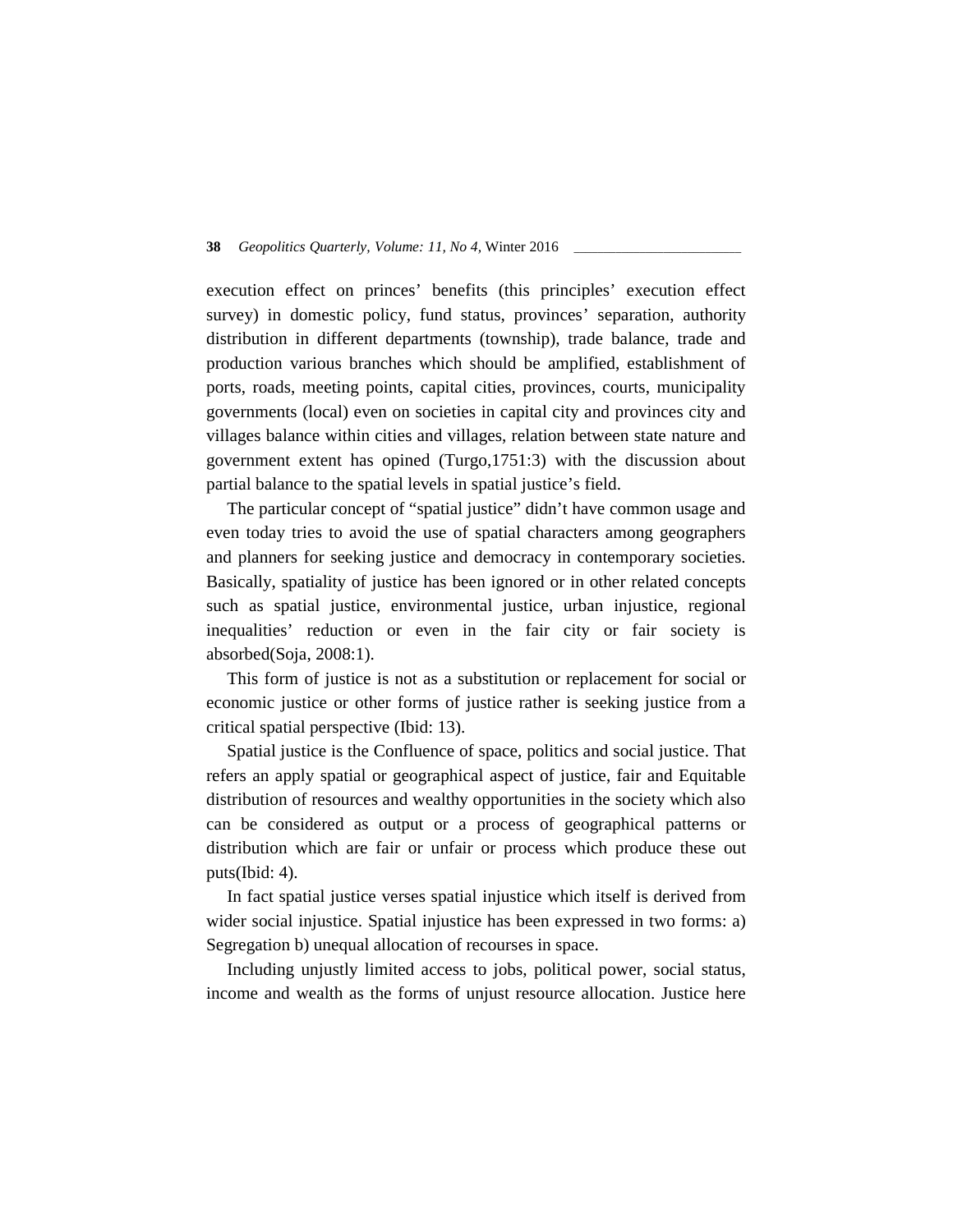does not mean absolute equality, but rather inequality not based on need or other rational distinction.

One possible definition of a rational distinction is one agreed up by open, informed, democratic processes, one based on legitimate authority rather than relations of power, but that is a question that goes beyond the scope of what I can to discuss here (Marcuse, 2010:4).

Soja knows the Political spatial organization as a powerful resource of spatial injustice.

Identify examples of spatial in justice is rather easy distributive but distraction and apprehension processes which lead this spatial injustice is very difficult. Thinking spatial about justice not only enriches theoretical apparition but also can provide a new wealthy sights which expands a practical knowledge for an effective proceeding in the way of gaining justice and democracy. In wider concept, spatial justice implies the particular emphasis an spatial or geographical aspects of justice or injustice and apply fair and equitable distribution of resources and access to them in the society (soja, 2008:2). Achieving spatial justice due to varied and complex condition of geographical special has varied dimensions. Spatial fair system is a functional of economic relation and distribution of recourses' approaches and public facilities, political relations and power's distribution. Spatial justice with n anti-discrimination approach is seeking a resolve or reduction of negative effects of human or geographical factors on residents of geographic space lives. Discrimination means inequality in conditions. Inequality is in commission of social and structural opportunities and access to infrequent resources such as wealth, power and prestige that equally haven't been divided among people and groups and is a symbol of discrimination in human society and geographical scopes. Such situations have been seen in systems where within them political, economic and social deprivations are approved toward citizens (kaviani Rad, 2006:282-283).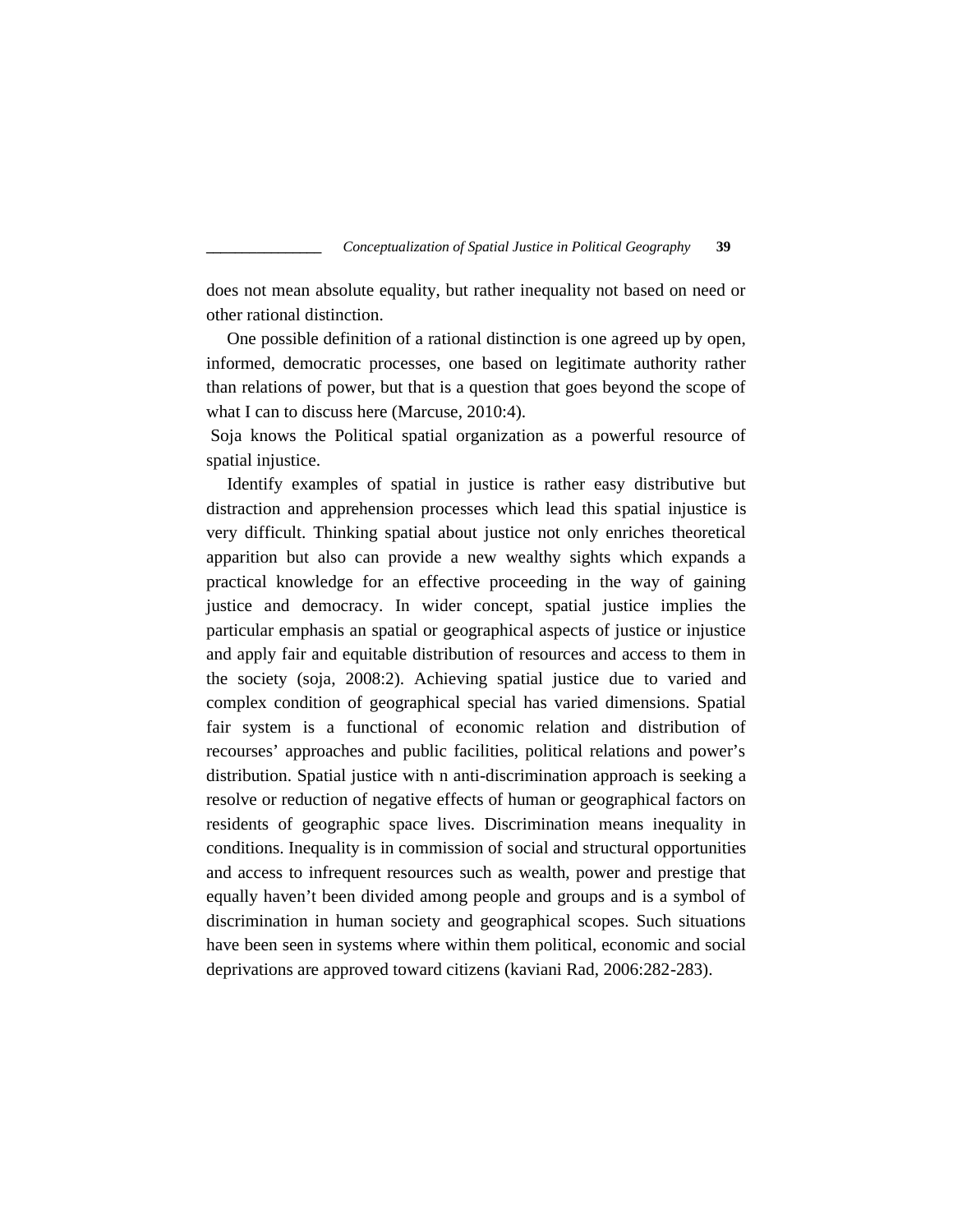## **3-4. Spatial justice's approach**

Space is a fundamental and basic dimension in the society and emanates social justice in space. Understanding the interaction between space and society is necessary in social justice's apprehension and its reflection will help its reduction in planning policies. Thinking about space in recent years significantly has changed from emphasis on invariable cartography thought that saw space container, human activities and or merely envisaged physical dimension of space in steady forms to the position of an active and fundamental force in shaping the citizens lives (Soja, 2006:2). Justice and injustice emphasize on geographical or spatial aspects of (in) justice and as a starting point includes fair and equal distribution of resources and opportunities in social space. Spatial being of injustice is based on this principle that justice has a spatial dimension and this dimension can analyze and feature different forms of injustice aspect in space. Spatial injustice focuses changed from spatial injustice's aspects to a dynamic structural aspect that produces and reproduces injustice through space (Dikec, 2007:2). Spatial justice's approach can't help to determine fair or unfair being a certain event rather it explores the dynamic processes of social, spatial, economic and political organizations in order to know if the performance is for producing or reproducing justice or injustice (Prange, 2009:4).

In fact, the main focus of spatial justice's approach locates on political identification and explanation, economic and social processes and factors which cause these injustices. Attraction to create a fair society strongly has been the placement of further gathering wide spectrum of social justice aspects like economic justice, racial justice, environmental justice and global justice that introduce justice with each other both in corporeal dimension (redistributive policies) and in incorporeal dimension (freedom, happiness, satisfaction, opportunity, security,...). Experiential researches of spatial justice's idea in the matter of resources' distribution and public services have focused more on the issues like geographical distribution of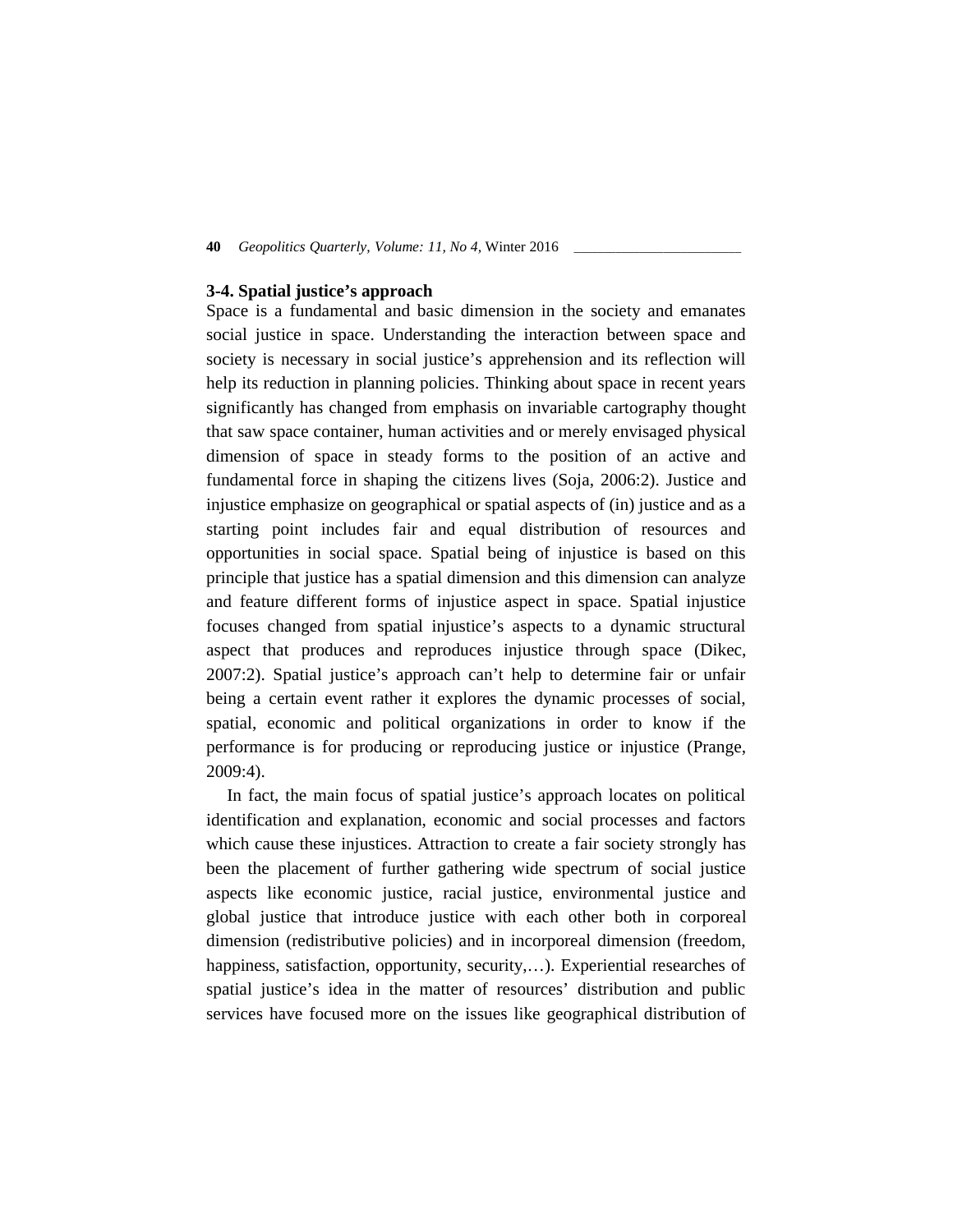financial supports and public services, appraisal financial equalization or normative deliberation justice advantages.

## **3-5. spatial justice's typology**

Justice can be obtained in the society in where people have achieved a general agreement about "what is fair" in that society. Such situation, in fact, is unattainable. As assumed equality for a group is inequality for other groups. In order to achieve justice in distribution three principles are supported: 1) equality's recognition of opportunities for all 2) deviation from mentioned principle while the most deprived people benefit from this deviation 3) existing a minimum level both in quantity or quality for people's distribution and access. In associated with resources' allocation has been done a fourfold classification by Lucy, Krapton and Vic. 1) equally 2) requires 3) demand 4) market. This classification is shown in the following diagram:





Source: Nichols, 2001: 202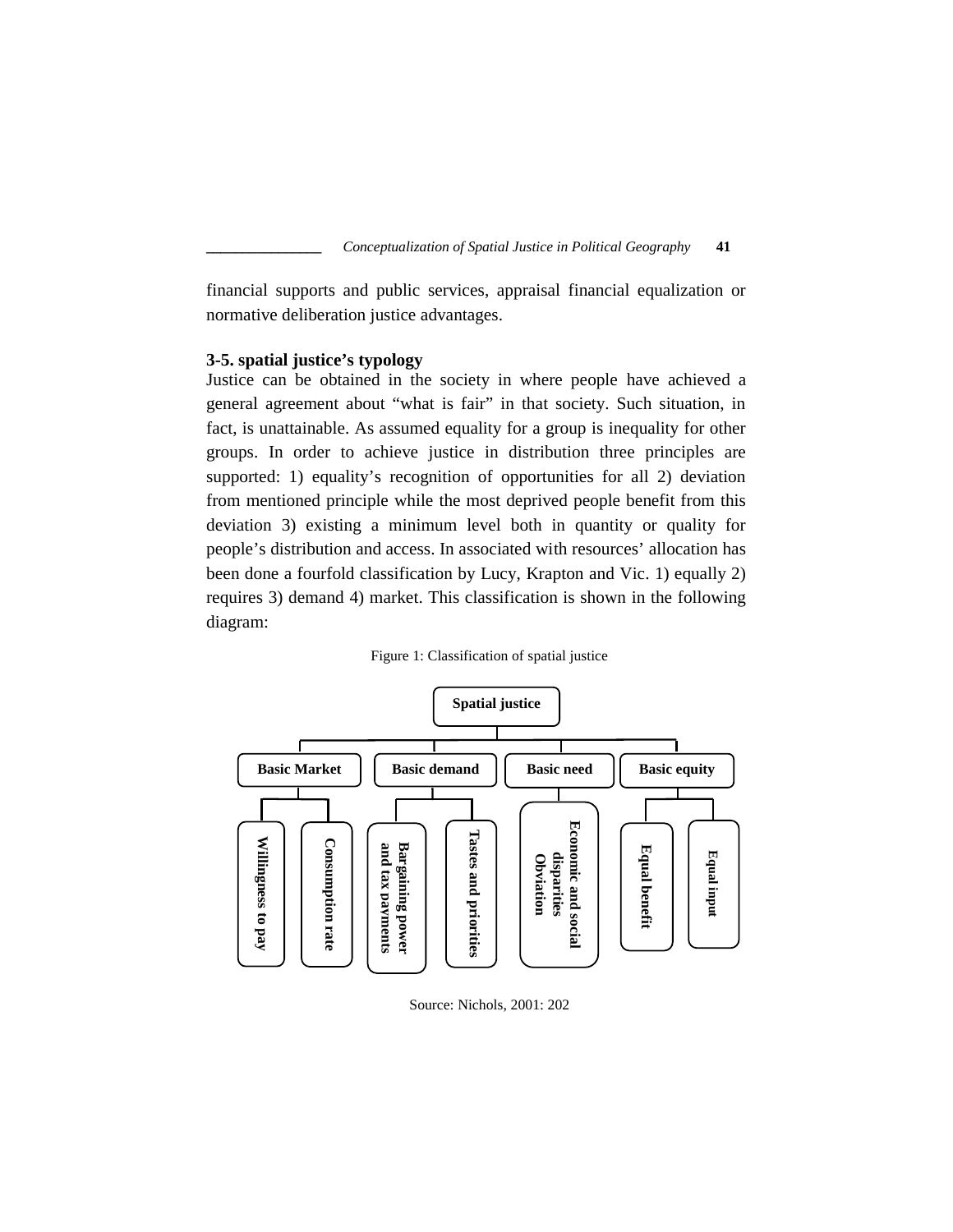In the following table and after that there is compression of different types of spatial justice in terms of nature.

| Type of<br>spatial justice | Key points                                         | definition                                                                                                                     |
|----------------------------|----------------------------------------------------|--------------------------------------------------------------------------------------------------------------------------------|
| Basic equity               | Equal<br>portion.<br>equal opportunity             | Each geographical place receives an equal<br>portion of the national wealth, equal ability<br>corresponds to equal opportunity |
| Basic need                 | Inequality<br>compensation whit<br>unequal payment | Distributive portions for balancing existence<br>inequalities, appropriate services<br>distribute<br>according to needs.       |
| Basic demand               | Profit distribution                                | Benefits distribute according to geographical<br>place's demand level.                                                         |
| <b>Basic Market</b>        | Payment power                                      | Suitable income relates the payment level.                                                                                     |

Comparison of spatial justice in terms of nature

Source: Cho, 2003:113

In describing these four types of spatial justice it can be said:

**Spatial Justice, Basic Equity:** In this type of spatial justice fairness distribution operates (as justice) to one of the following ways: 1) allocation of resources and services in a fair manner method regardless of socio economic characteristics of residents, satisfaction or ability to pay or other criteria. 2) Residents have had the same input and also the same benefit Regardless of their needs. This happens when the same input doesn't have the same output and vice versa (Talen, 1994:24). This idea isn't dissimilar to the idea of "equality of opportunities" for all residents. Based on this idea all areas and residents receive the same services where this equity is according to their costs or efficiency or their number according to the population. Benefit rates which is received by residents is an indicator for measuring distribution and preparation of services' result. However for receiving an equal output condition should be equal after distribution and receiving services.

**Compensation Spatial Justice, Basic Need:** In this kind of spatial justice, distribution of public benefit can be based on need that is mentioned as spatial justice's compensation. Accordingly we have to treat unequal with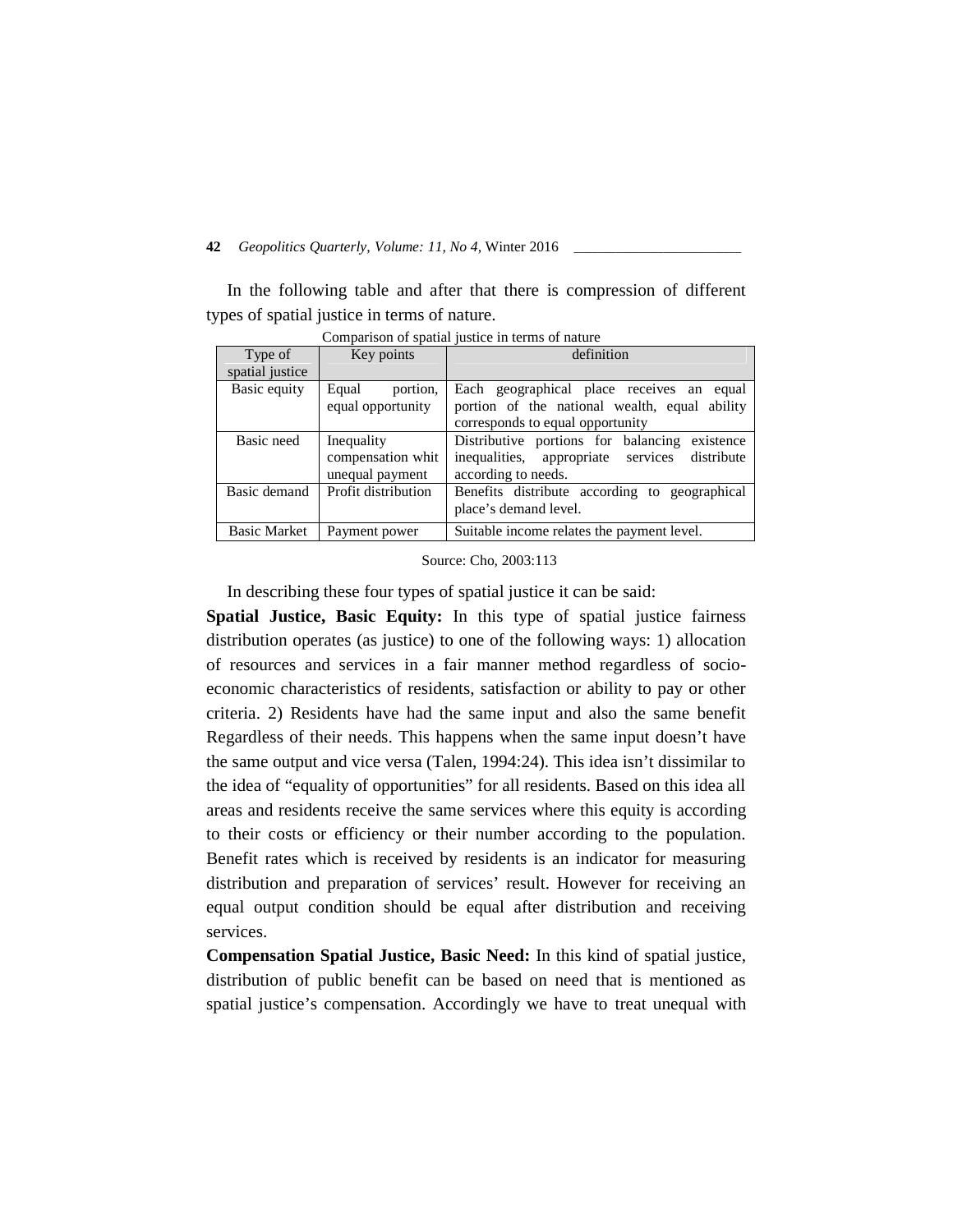unequal. So for the areas or deprived residents are granted additional benefit or resources so these groups can benefit from opportunities or services which they are deprived. Therefore role and duty of policymakers is resources' redistribution in a compensatory behavior. Thus deprived or needy groups' identification itself is discussing and ambiguous but, they usually are determined according to socio-economic criterion (Nichols, 2001:203).

**Spatial Justice, Basic Demand:** In this kind of spatial justice, in a fair distribution of services and facilities equal distribution is considered based on demand. Increasing consumers' benefit is a reward which causes increasing the active participation in the distributive decisions. Demand both have economic meaning of consumer rate and also political meaning (bargaining power of groups) (Talen, 1994:24). Demand as an intellectual basis for justice achievement involves giving something to someone who shows a lot of interest to a service or facility. Producing goods and services' idea has been established in accordance whit customer demands on microeconomic theory. This viewpoint almost also supported by elected officials who have been seen as a practical tool to improve its answering level to the public (Nichols, 2001:203).

**Spatial Justice, Basic Market:** This kind of spatial justice describes the effect of market impact on the distribution of public recourses and services which payment costs is a key factor in the distribution allocation of recourses located according to the rate of payable tax, willingness to pay (for example entrance fee) or at least cost and rate or intensity of people usage in this class and fairness of services' distribution is determined based on these (Ibid: 204).

Since it's unlikely that distribution coincides according to efficiency to the distribution of need. Performing these viewpoints response the contracts between efficiency and justice which cusses seniority amount of services and facilities for people who are rightful (Talen, 1994:24).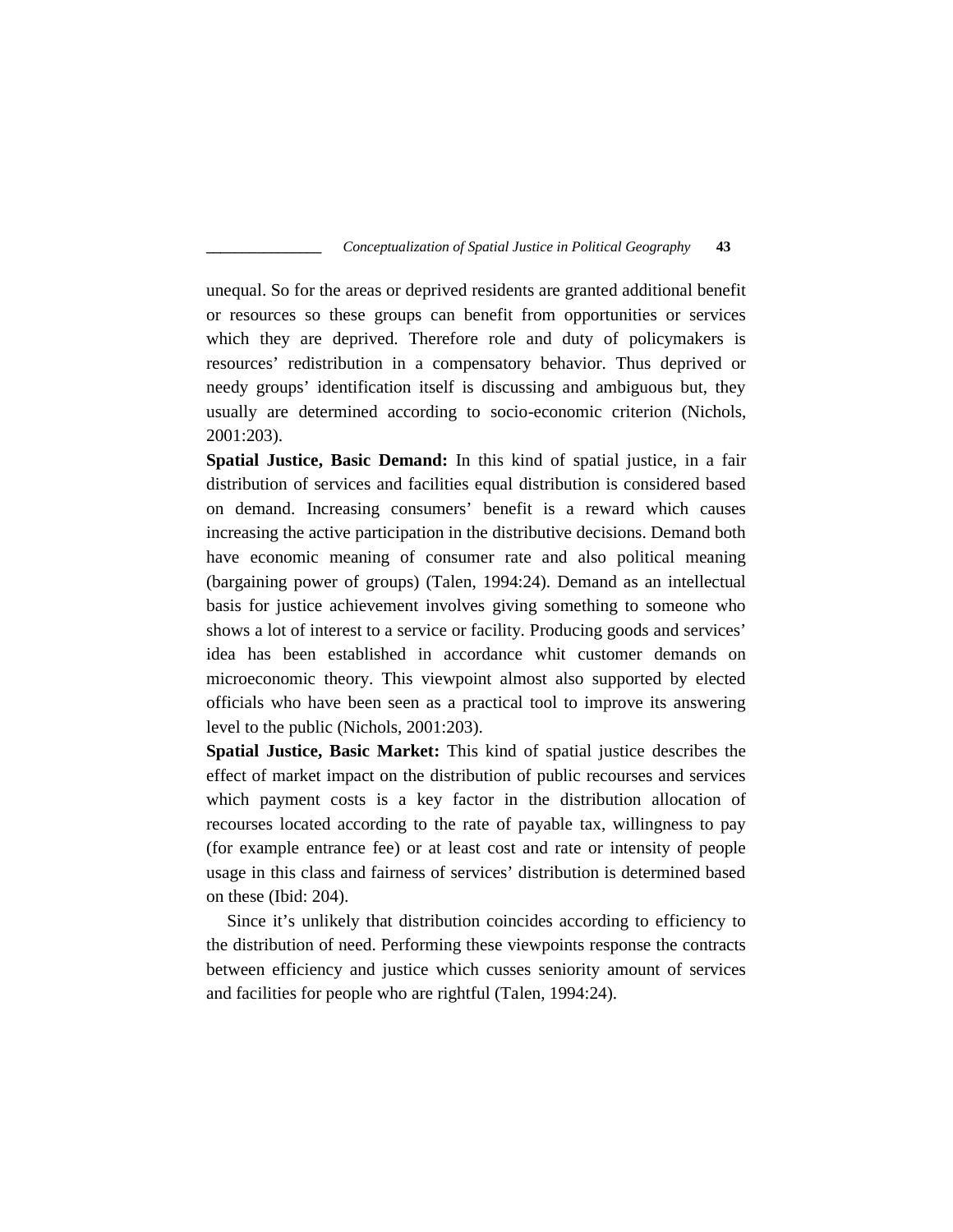## **4. Finding**

## **4-1. Spatial Justice in Political Geography**

A proper understanding of the field of spatial justice depends on understanding the interrelationship between politics and space and their dynamic mechanism. The mutual mechanism underpins the subject-matter and also the philosophy of spatial justice scheme in political geography. In political geography, the concept of justice has moved away from its objective level and has been reach to its subjective level. In other words, the concept of justice becomes operational. From this perspective, geographical or spatial justice is the relative equality of comprehensive development indexes (Economic, Infrastructural, political, cultural, social, security and health care) in the geographical places and spaces (micro and macro) of a country with indexes corresponding with development at the national level based on principles of need and equality.

In describing above spatial justice's definition it can be said that the most important strong points are:

1. Determining instances is for spatial justice which doesn't exist in other definitions.

2. Other feature is in equality and justice relativity and absolutist's inexistency.

3. Another feature of this definition is to pay attention to all space dimensions and this attention releases this definition from one-dimensional trap.

4. In this definition in the inclusion of need and equality principles, way is closed to any kind of interpretation to voting definitions especially in humanism.

According to what was said, the ultimate goal in spatial justice is improving the prospect of residents' lives in all spatial areas. Spatial justice can be achieved if distribution of power, wealth and opportunity is done according to capability of places and micro and macro geographical spaces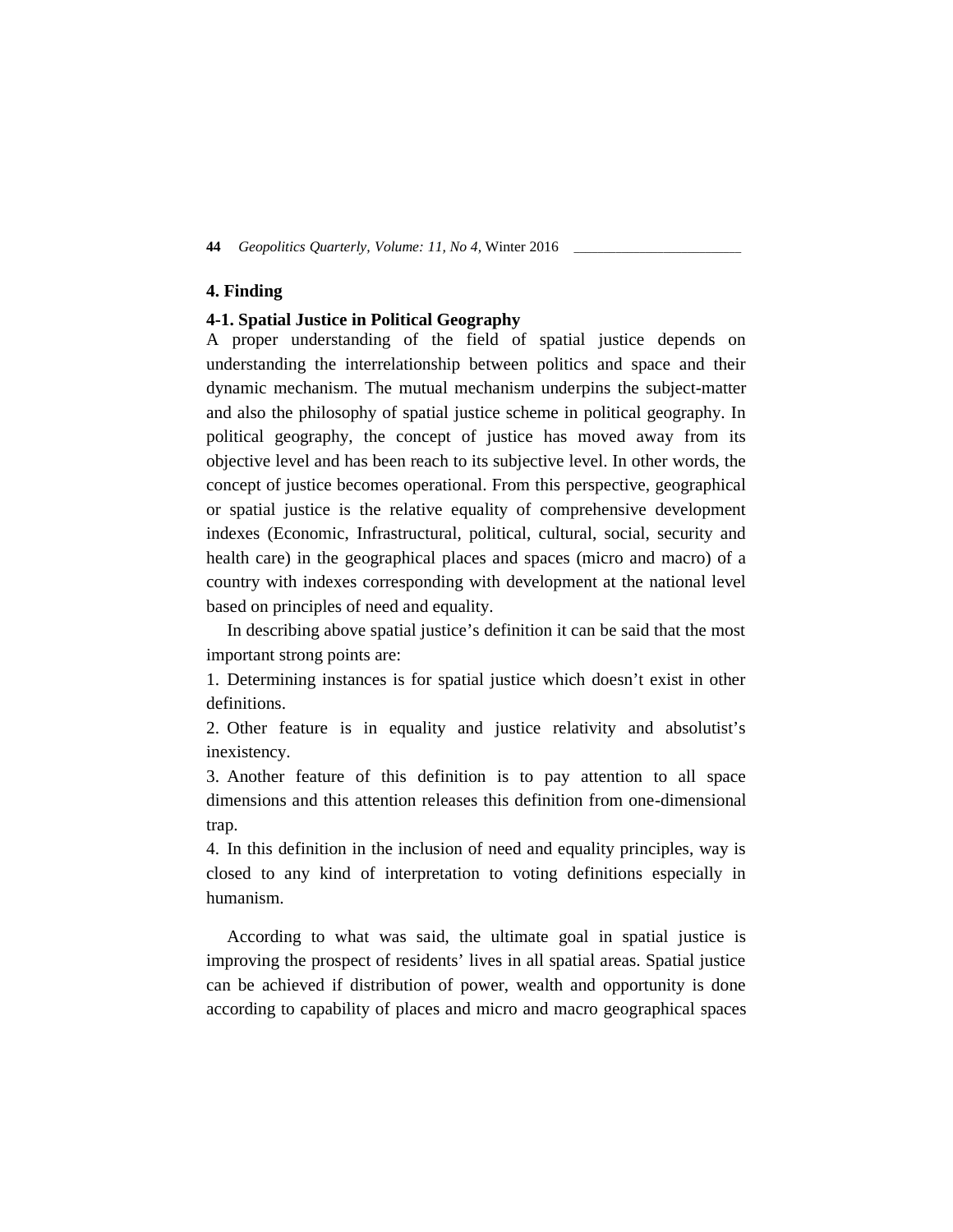and consequently has increased income that leads society ability according to meet needs and thereby increases the convergence's coefficient among regions.

Since human and space as a dynamic topic is considered at the center of human geography thoughts and consequently in political geography equal access of all geographical space's residents to national power, national opportunities and national wealth will shape the main form of spatial justice in political geography that this case has been displayed in the following model:





All political systems are required to provide justice for all citizens, regardless of their cultural and regional differences. Political organization of space according to spatial and cultural variations of the country based on optimize management of national space should divide the space based on political, geographical and security components to political levels and with proportional equal areas operate optimize management of space issue based on national happiness security and its survival continuity. Most of crisis in local and national levels are rooted in ignoring proportional equality of people, minorities and in single word heterogeneity in national level.

Neglecting spatial/geographical in different counties especially in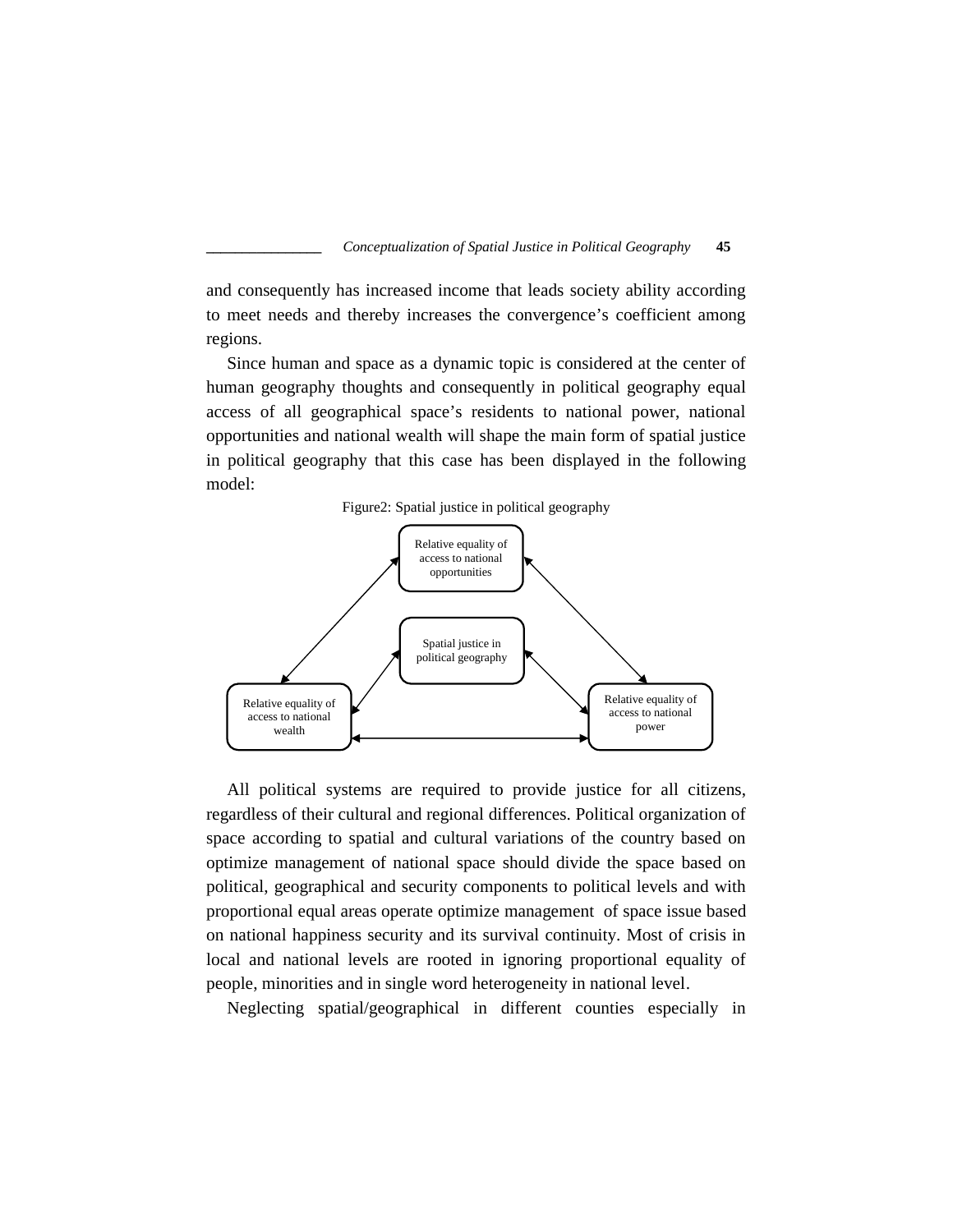developing countries predispose poverty exacerbation, classical and regional gaps marginalization, environmental crisis, increasing social and ethnic and regional unrests.

## **4-2. development and its different dimensions emanation of spatial justice**

Development and its different forms is the spatial justice's explanatory in the world today, in fact its various dimension and their quantities in geographical space, represent having or not having different levels of space science justice is a qualitative and abstractive issue and development is a quantitative and relatively objective. For assessment and different development levels of space provide the most appropriate method to face spatial justice according to following reasons:

Comparison may will be between regions. It is a useful tool for evaluating policies and their accomplishment. Being quantitative and measurable are justice's dimensions and it means that justice's issue changes from public and abstract notion to the quantitative notions, data, indicator and their alternative measurement. Inequalities' fluoresce exactly and precisely is determined where there is inequality. Policy makers, people and beneficiaries' attention to inequalities and their problems; Mobilizing national determination to achieve equal benefit and reduction of inequalities; According to the definition that was exhibited about spatial justice and it means that relative equality of development indicators in different dimensions in different geographical scales corresponds national scale. Talking about development topic and their dimensions and characteristics is the most essential perception foundation of spatial justice. Development, in word, means growth and maturity and always was (Oxford: 2011) and will be human concern during history. This concept is used both in personal meaning and in wider national meaning and also in global dimension (Kelman& nikson, 1999:21). Development in its philosophical concept is moving from a defective model to an absolute model. Development is a process which determines population's growing needs.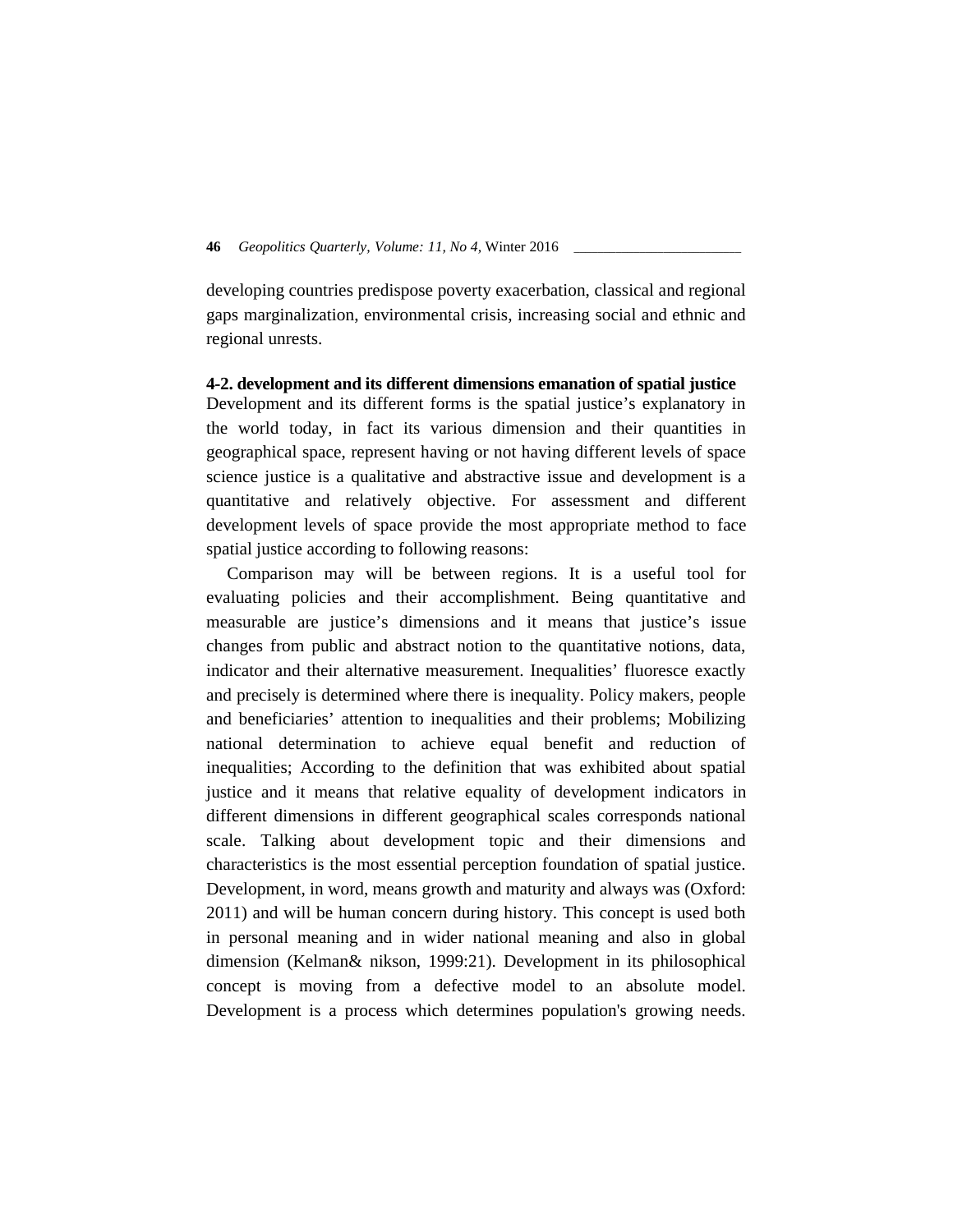Development is a deterministic phenomenon and has a relative nature. Development is a dynamic process and the reflection of human's compulsive need to perfection. In other words, evaluation of compulsive society and relative geographical space is vindicator, compulsive and sustainable process of development (HafezNia, 2006). The most important points which should be considered in development definition are: firstly, we must account on development as a valuable issue, secondly we should know it as a multi dimensional and complex flow and thirdly we should notice its relation and vicinity to the improvement concept (Azkia& Ghafari: 2005: 24). According to development 's extent definitions in scientists' point view, we can categorize their common points in increment and consequently social welfare, peoples' corporeal and spiritual situation improvement, economic development and poverty destruction in the society, achieving constant results and long term in improvement of all people's life. In a whole meaning development refers to four subsets to evaluation which are: social development, economic development, political development and cultural development (Azkia: 1998: 18-21).

#### **4-2-1. Social Development**

Regional development center of united nation knows social development as social services' preparation needed by citizens and emphasizes the improvement of people's life quality by education, career, hygienic, housing, social welfare, land reform, local development immune protection's provision against natural damages and noticing various segments of society including women, children (Ganji& Kalantari, 2005: 147). Stes (2001) defines social development as a field of interdisciplinary and midsection in seeking corporeal and social welfare of people at all society levels. This definition expresses tow points: first, supplying people's satisfaction at the minimum level of basic needs by supplying needs and secondly, increasing freedom degree which is measured by group choices which people can have (FiroozAbadi et. al., 2011:62). Also knows creating improvement in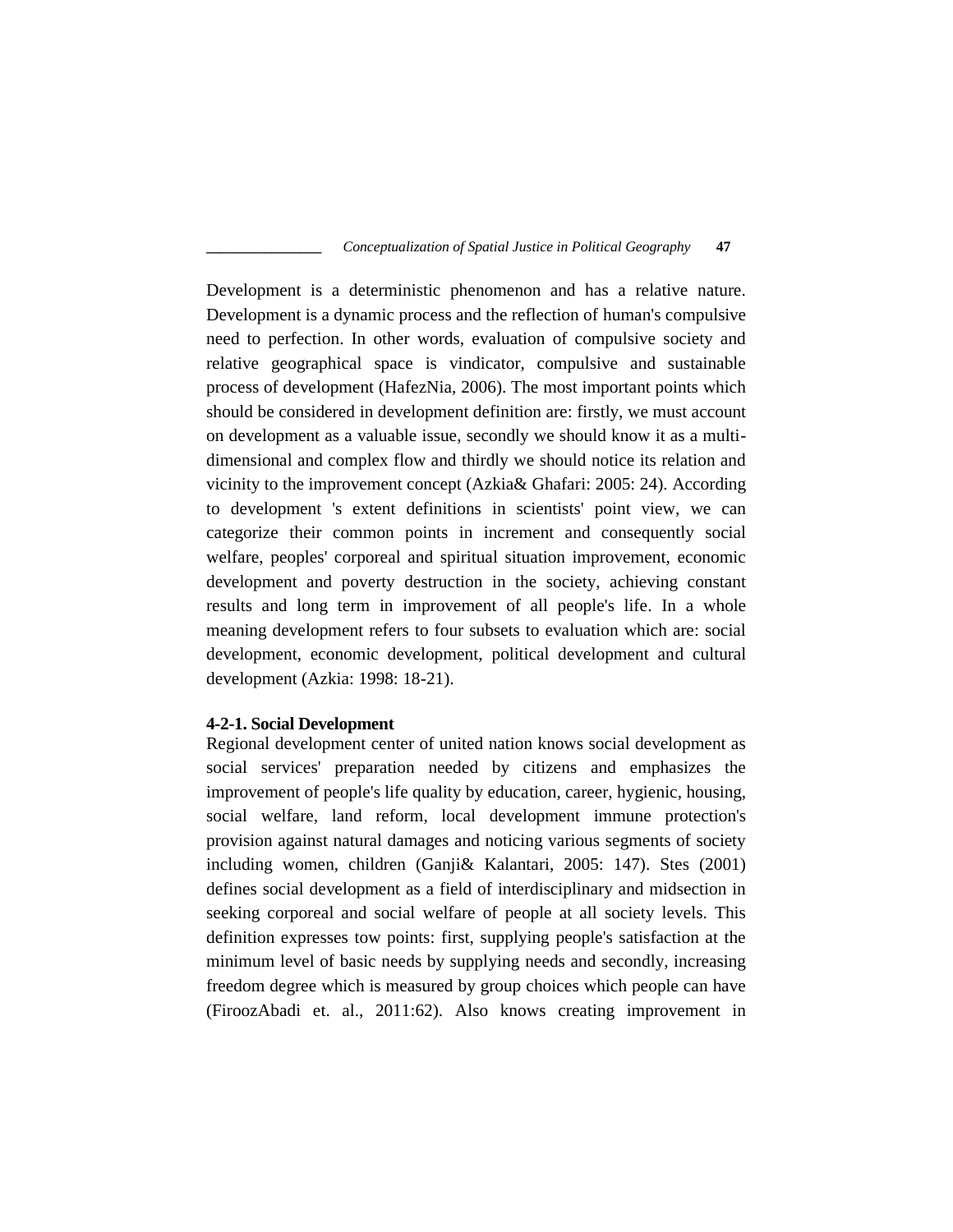people's social status of a society and in a wider dimension issues related to civil society, social democracy, social justice, social welfare and social fund from fundamental issues of social development(Azkia& Ghafari: 2005: 47).

## **4-2-2. Economic Development**

Today the purpose of developed economy is the form of economic system which has following indicators which are: Mobilizing national determination to achieve equal benefit and reduction of inequalities; Rolling in international relations and having significant portion of market, industrial production and aggregate agriculture, accumulation and finance emission. The other indicators of economic development are: level of country properties' efficiency, useful and efficient employment level, industrial production level, employed population percentage in industry, citizen's life quality according to standards such as security feeling, future prosperity, self-efflorescence, fertility and mortality rate, poverty and deprivation rate, stratification foundation, amount and intensity of deprivation feeling, citizen's power level (Kelman& nikson, 1999:22- 24). First indicators like impure production and capitation production are quantitative and measurable indicators which economists long ago criticized mere reliance on them for economic development measurement amount but criteria like future prosperity, self-efflorescence and social participation are qualitative criteria which point quality and benefit level of development benefits and its distribution in society. Development is not merely economic and related to consumption amount and Production per capita process. But more than that related to providing facilities for flourish human potentials in participation flow, empowerment and freedom experience.

## **4-2-3. Political Development**

Political development both in philosophical and sociological meaning depends on how to remove from public field issue. Areas where people, regardless of their differences and equally and free, talk about important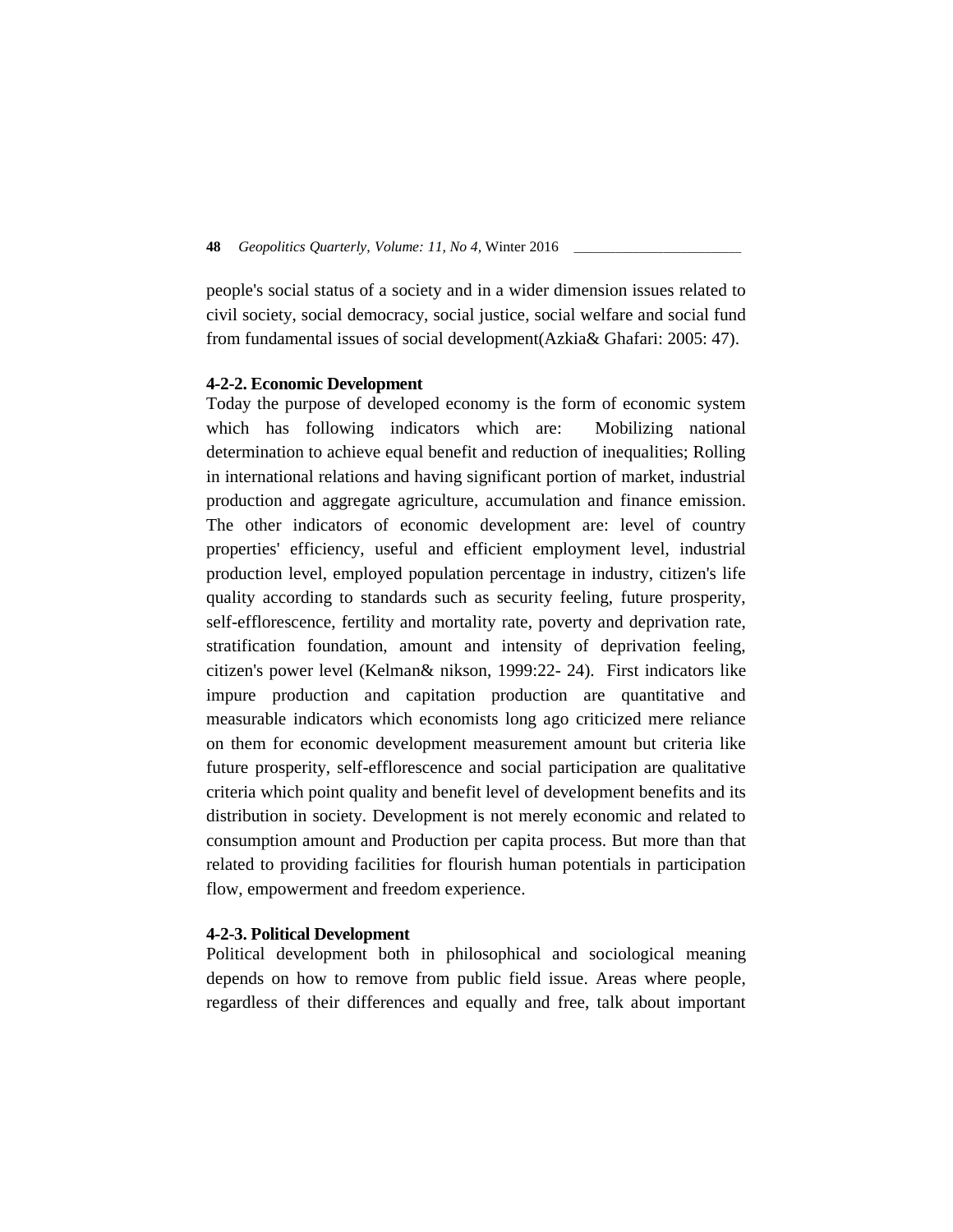political issues; and their ideas pass the top of political power pyramid. Strengthen such area is the essential preconditions of political development. In a whole view, it can be said that this issue is related to all political systems, society and cultural structure of a country and also accompany with political, cultural, economic and social creation of changes and fundamental adjustment of different structure. In fact it needs to establish mechanisms, legal instruments and civil institutions so in different aspects in different levels such as political system's structure and content and society are considered by different scholars (Abasi Sarmadi & Rahbar, 2009:261). If some of authors such as Sari-al-Ghalam have known political development the most complex level of development in a society due to being multidimensional, comprehensive and highly qualitative (Sari-al-Ghalam, 2001:104). In conceptual evolution of political development, definitions generally revolve around three genuine of people, political system and government organization (Pye & Verbn, 1963:13). Basic levels of political development are:

First level of political development in modern world is shaping a country based on its nation.

Second level of political development id defined according to increasing government efficiency in mobilizing human and corporeal resources in line with national goals. In this level, government can extend its tow arms therefore national bureaucracy and army to extend its authority throughout the country and destroy all anti-national forces and mobilize country resources based on national goals and serve them in country position upgrade in international system.

Third and final level of political development is defined according to amount of public participation in policy. The third level of political development is evaluated by indicators such as development of relations based on citizens, strengthening individual and collective rights, empowerment of civil society against government multi-sectarian existence,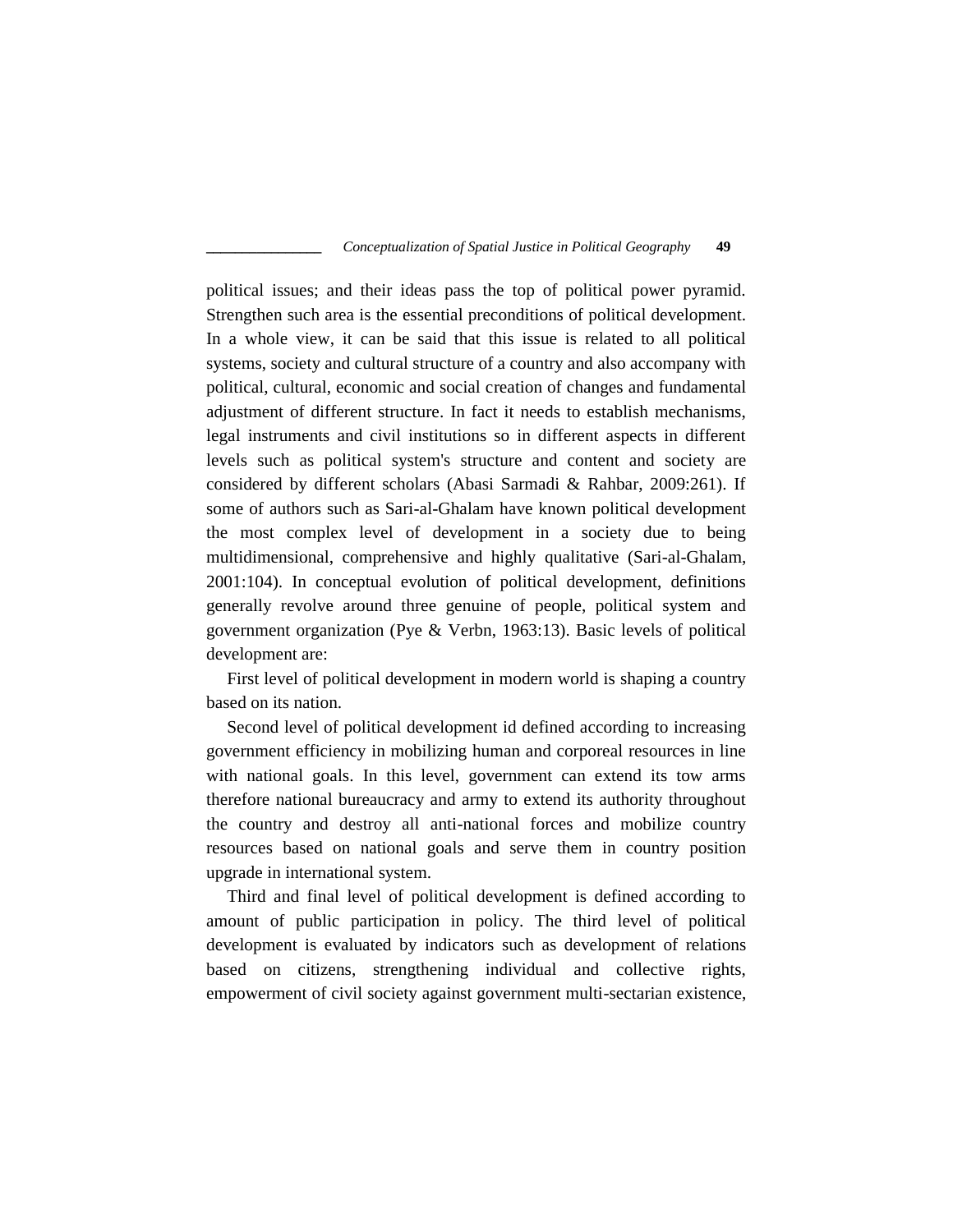competitive policies and political stability as political development indicators. So, in general, final level of political development means expansion of social group's participation and competition in political life. Obviously, before this level's realization, previous levels of political development should obtain to quote Samuel Huntington: political competition does not lead to social and political corruption (Hantington, 1991: 5). We could say that developed society politically is a society where relative success is achieved in solution of five crisis penetration, participation, legitimate, identity and distribution (Bainder, 2001:98-109). Political development is a part of complex process of national development manifests in both development dimensions of political participation and political competition development (Abolahi & Rad, 2009: 30). Political development is a symmetry place where a group or groups benefit on one hand and public benefits and interests on the other hand so it's the most difficult form of moving toward having rational behaviors and encounters a society (Sari-al-Ghalam, 1991:29). Features and main indicators of a developed political system are: the first feature is that there is competition on governmental post attainment and the second feature is that hold fair election without obligation and force without any group in the society is eliminated or deprived in specific courses for posts and positions takeover. Third feature is that there is civil and political freedom to guaranty participation and political competition solidarity (lipset, 2004: 11). Generally, from viewpoint of this thinkers' groups advocate democracy, important indicators such as strengthen the civil society and consequently civil and political freedom, people governance, civil rights, egalitarianism, law and egalitarianism, political participation, parties, parliament are accounted the main components of a developed political system (Abasi Sarmadi & Rahbar, 2009:261).

## **4-2-4. Cultural development**

Another concept which brings up in development discussion is cultural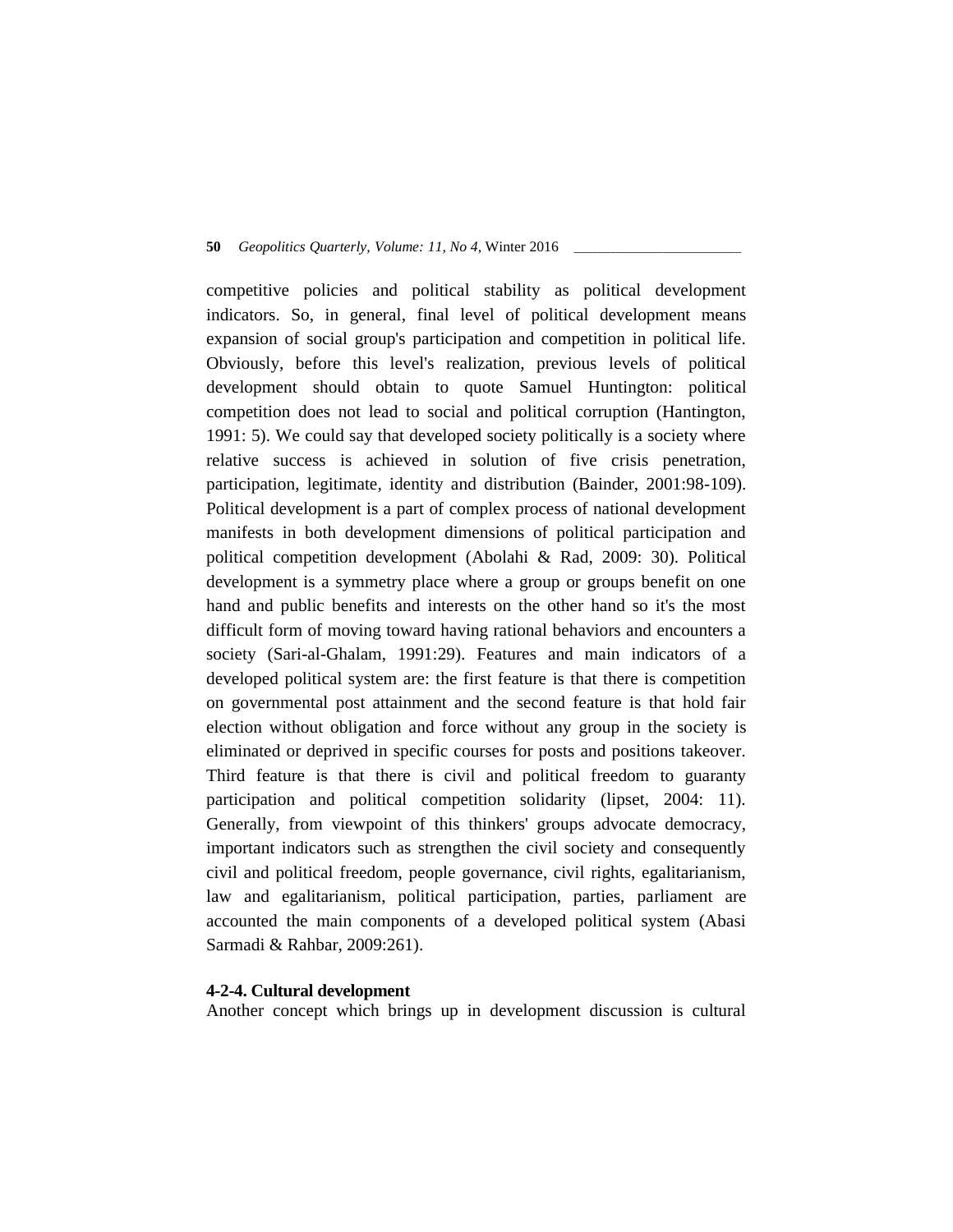development. This concept has brought up by UNICCO in development discussions from early 1980s decades and is a concept which rather than other segments of development have more valuable dimension and more emphasizes on incorporeal needs of the society. Thus it's the process during which, with creating changes in people's perceptual cognitive, value and attitudinal abilities and fields' benefit, create spatial character in them that these benefits and abilities' result is spatial behaviors and reactions which is appropriate for development (Azkia& Ghafari: 2005: 47). Basically, culture is one of the most important factors of development access and hence cultural development is both one of basic prerequisites of development access and one of the fundamental aspirations of development in any society (Babaei Fard, 2011:10). Because development considers as human achievement has cultural coordinate in content and aspect and implies an organic change. Development goal is human's increased access to cultural values (Papoliyazdi, 2002:37). Cultural development can be achieved as a result of public development. Development goals and strategies to achieve these goals define choices and options which act on the basis of these choices associated with whole socio-economic system (Kabiry fard&Sarafi zade, 2010: 49).

#### **4-3. Mechanism to achieve spatial justice**

The mechanism to achieve spatial justice is territorial arrangement. Arrangement concept roots in arrange and means inhabit, unlimber and adorn (Mirmohamadi, 2007:10). Since in territorial spatial justice with a vast and comprehensive view is seen national space all spatial levels of country is studied and recognized carefully and from different directions. Then based on abilities and talents of each region according to uniformity and consistency national performance result's effects in national level is assigned special role and territorial spatial justice's responsibility is the foundation of regional development organizing and in other words is the main instrument of regional and national planning and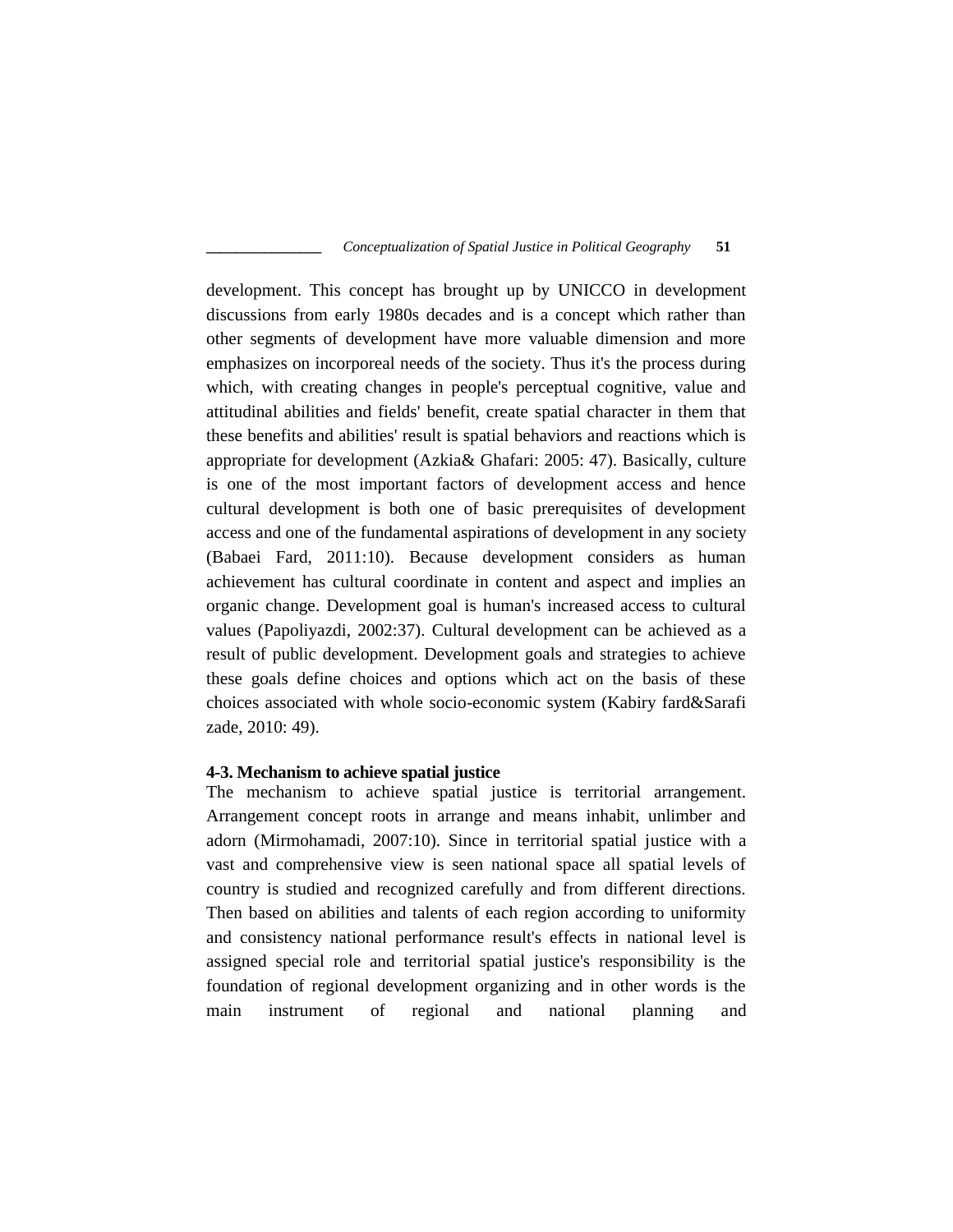decisions(Papoliyazdi, 2004:3). In territorial spatial justice three processes so relationship between man and space and activities are important (Ahamadi Aliabadi, 2002: 17). According to basic principles governing territorial spatial arrangement can be argued that its performing will follow spatial justice. In fact spatial justice requires arrangement approach to space and its components. With this approach, balanced development can be expected according to needs and regional and areas potentials. In fact processes to achieve spatial justice complete territorial spatial arrangement's policies which will display fair form of space according to what was said that basic principles of spatial justice are: economic justice, cultural justice, social justice and political justice. With establishment of these principles, society can have a balanced pattern in terms of power and its sources so this balanced pattern of power leads to a fair access of all residents to facilities needed for development and progress. Mechanism to achieve spatial justice is as a spatial and territorial interpreter of justice and also component phenomenon of human development in territorial spatial arrangement. Relation of justice and development and their combinational mechanism can be demonstrated in following model's format.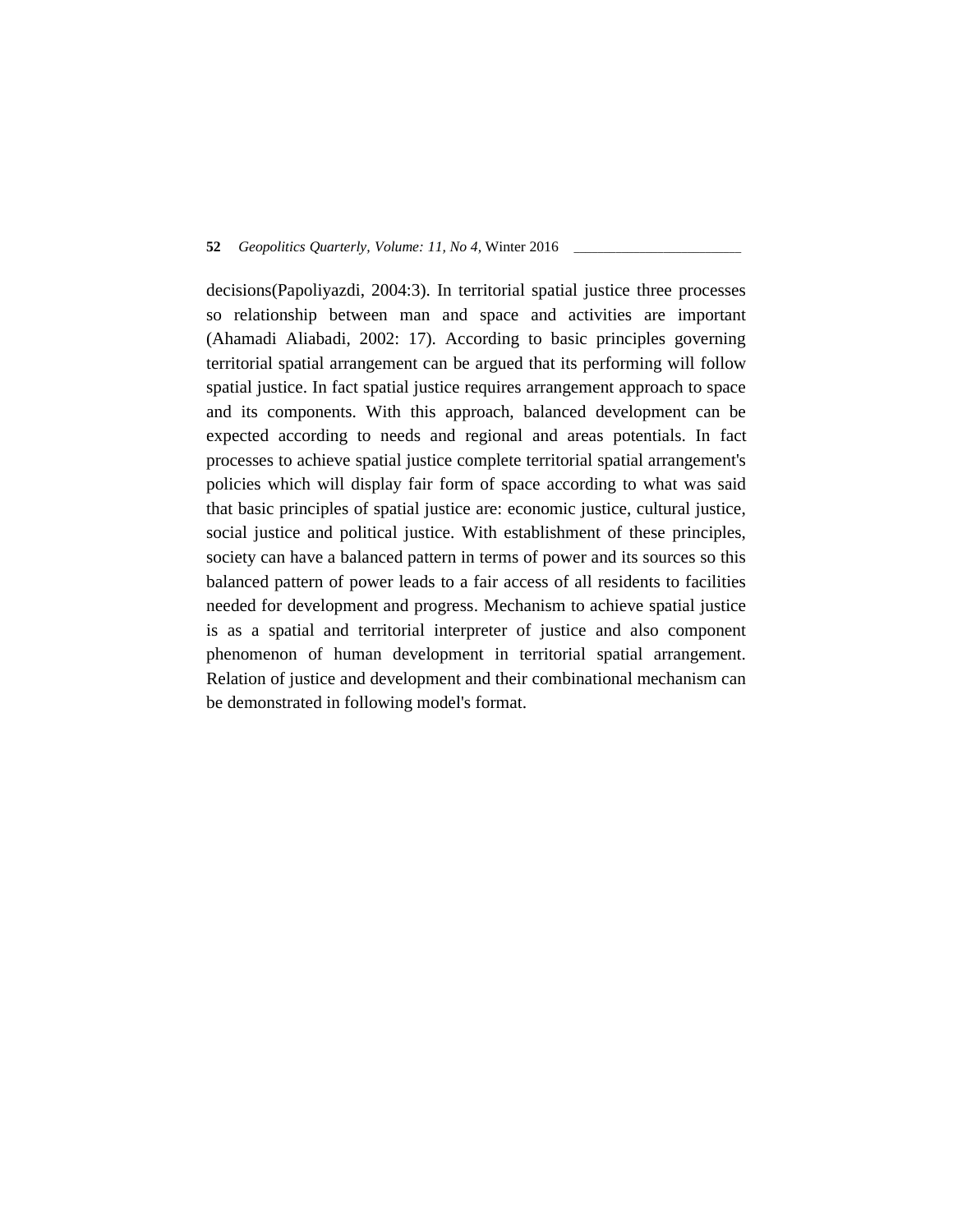

Figure 3: interactive mechanism of justice and development

#### **5. Analysis**

## **5-1. Philosophy of noticing spatial justice in political geography**

Philosophy to consider spatial justice's issue in political geography is rooted in countries' survival and continuity. Since spatial imbalances arising from unequal access to power and wealth resources is in spatial and placement scales improper distribution of current and construction budget as certain and unchangeable cause inequality exacerbation and gaps between different political units in different fields with governing unequal circumstances different investments rate such as investment to create jobs and career opportunities is influenced. In the situation in which inequalities are exacerbated, society causes tension and creates conflict between government and people which in national strategy's frame ultimately influences solidarity integrated and national power and encounters the country with threats like disintegration and anarchy. Spatial justice in universal totality refers to all people's equal right observance regardless of ethnicity, race, culture, religion, political beliefs and protection and attention of their human dignity, life's basic needs and their social self-esteem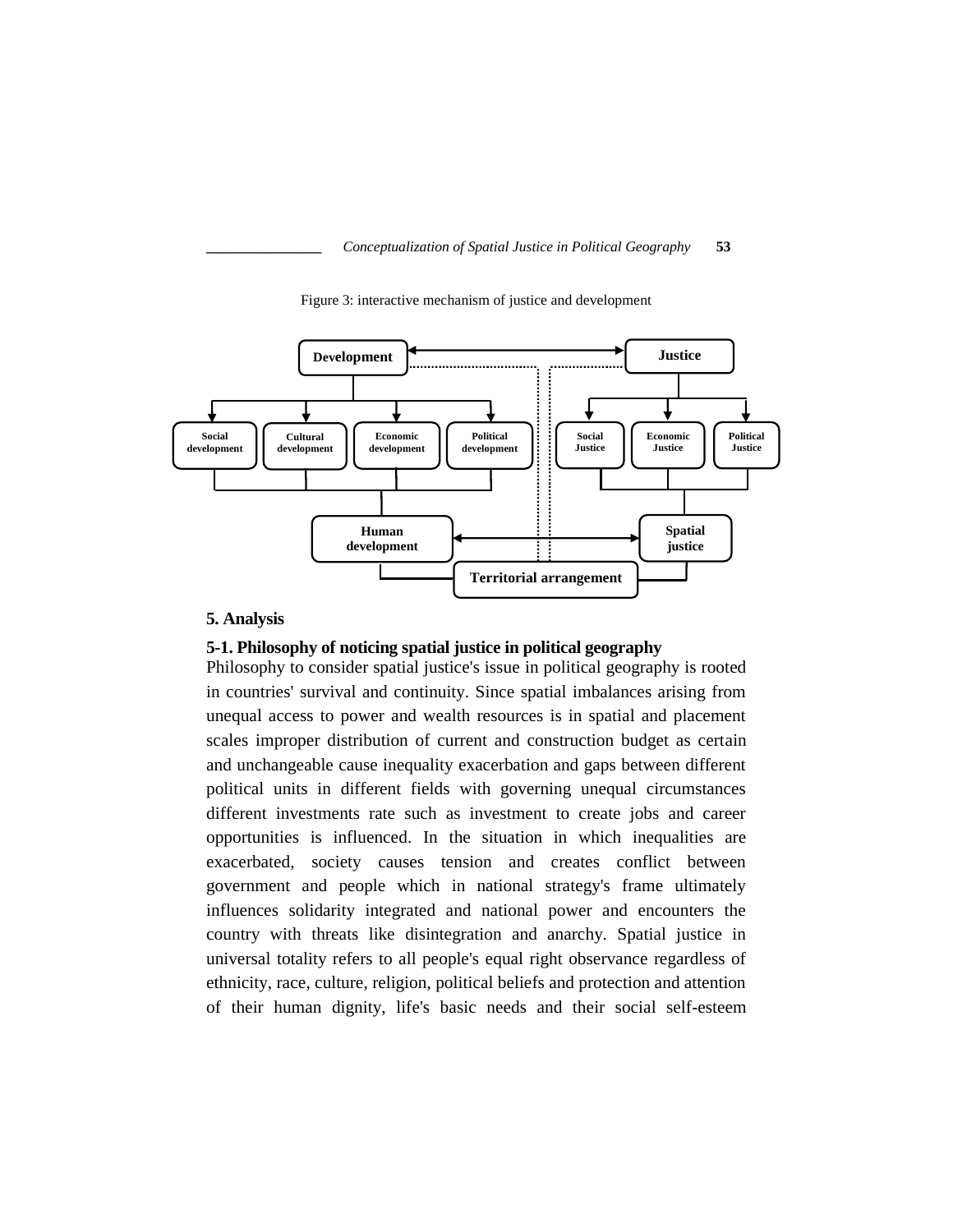security. Therefore, to access that forgotten legend historical and ideal memory considered remote in spatial justice public belief is that different areas are spatial and objective aspect of people's consciously or unconsciously volition, different social and political institutions, bureaucratic system, national macro political, legal and executive systems, regional and local management and these areas' residents effected by different conditions and stimulation have been obligated to live in such areas who were not involved in creating these conditions (Javan&Abdolahi, 2008:139-140).

Fair development guaranty and equality in having country's different areas, national unity and national security. Opportunities equally have provided upgrade and follows positive social mobility (Razazy, 2005:131). Measuring various economic, social, political, cultural and spatial development indicators Signify that the world has a central-around area's structure which this case there is both in national and regional and local scale in all countries. In macro and national level, central part in comparison with around part has more developed and further degree of access from development and national resources' benefits. This portion decreases to the least rate in marginal areas where due to Variable and significant forces incongruous with central part. These inequalities augment doubts about discrimination existence in policies and central government's executive actions and divest marginal part's trust from central part and central government and increases divergence potential in these areas (HaezNia, 2002:186- 187). Unequal development in various forms can provide appropriate field for creating effective variable on national security and critical areas genesis components in political spaces in an area. These threats more refer to Centralized political systems [spatially those who benefit from Plurality of regional- ethnic and Lingual] which form central-around structure [center that there is in different dimensions of central position] such a system leads disrupting regional and balance and causes creating less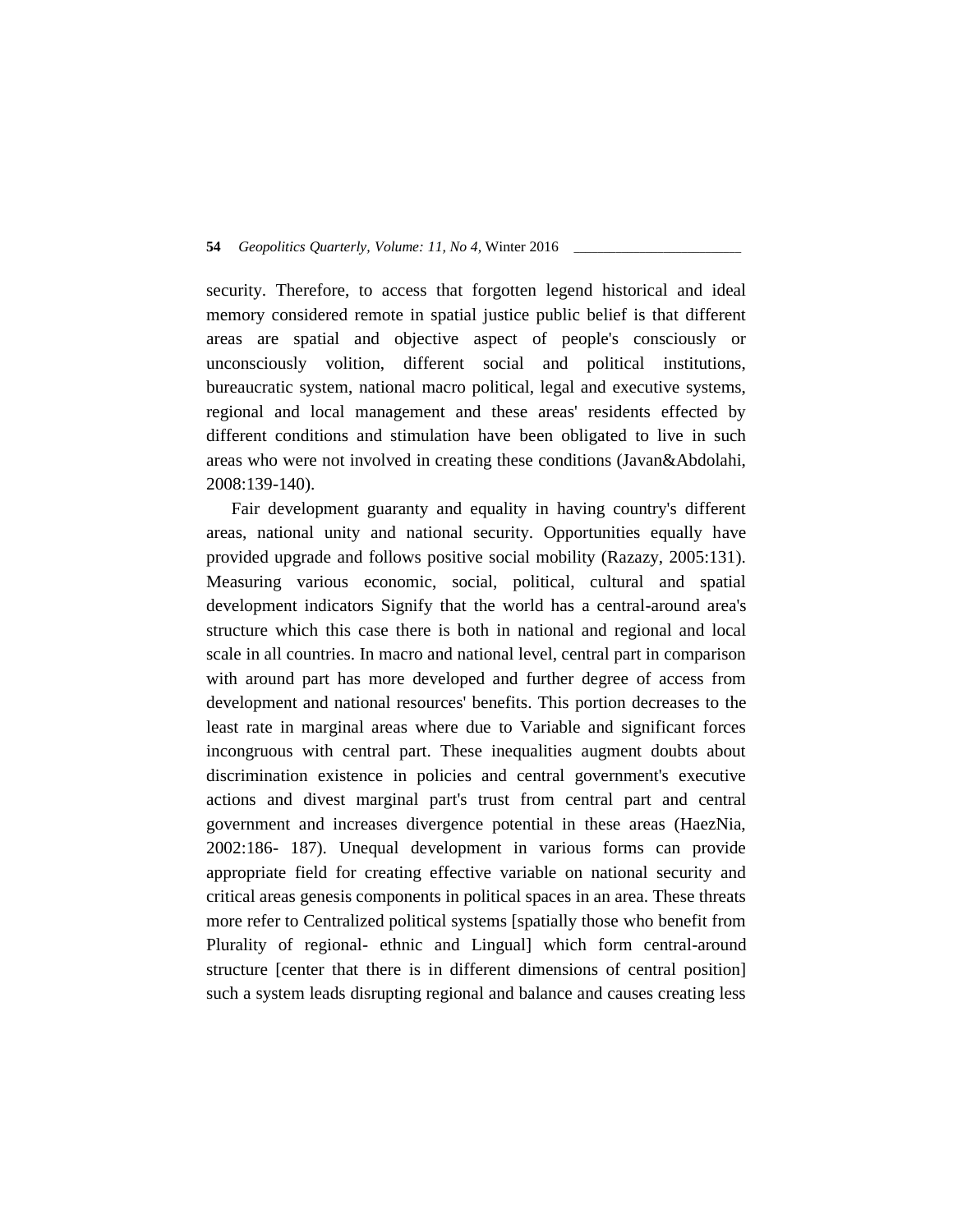developed margins. In such circumstances, margins can prepare diverge rather than central part more than the past. In fact regional inequality can cause security-political instability and provide field for genesis critical areas(Etaat & Mossavi, 2011: 70-71).

Regional imbalances follow many harmful consequences and genesis. increasing Centralized process, increasing socio-economic dissatisfaction filed, continuing marginalization and migration process, increasing divergence and centrifugal process in different areas, increasing sense of discrimination and classical gap, fragmentation organic links among various economic parts and different areas of country, increasing environmental Destruction and ecological pressures especially due to uncontrolled growth of large cities, un improvement in employment condition and continuance unemployment process, imbalance distribution of population and unloading some parts of the country and etc are central-around pattern Sovereignty consequences in country and injustice policies Sovereignty result. Relation between anti-justice policies and spatial gap can be displayed in the form of following model.





Source: Hafeznia et al, 2010: 299

According to this case, putting on injustice policies in different scales cause forming social and economic injustice from national level to global level, social and economic injustice which in major aspect can see it in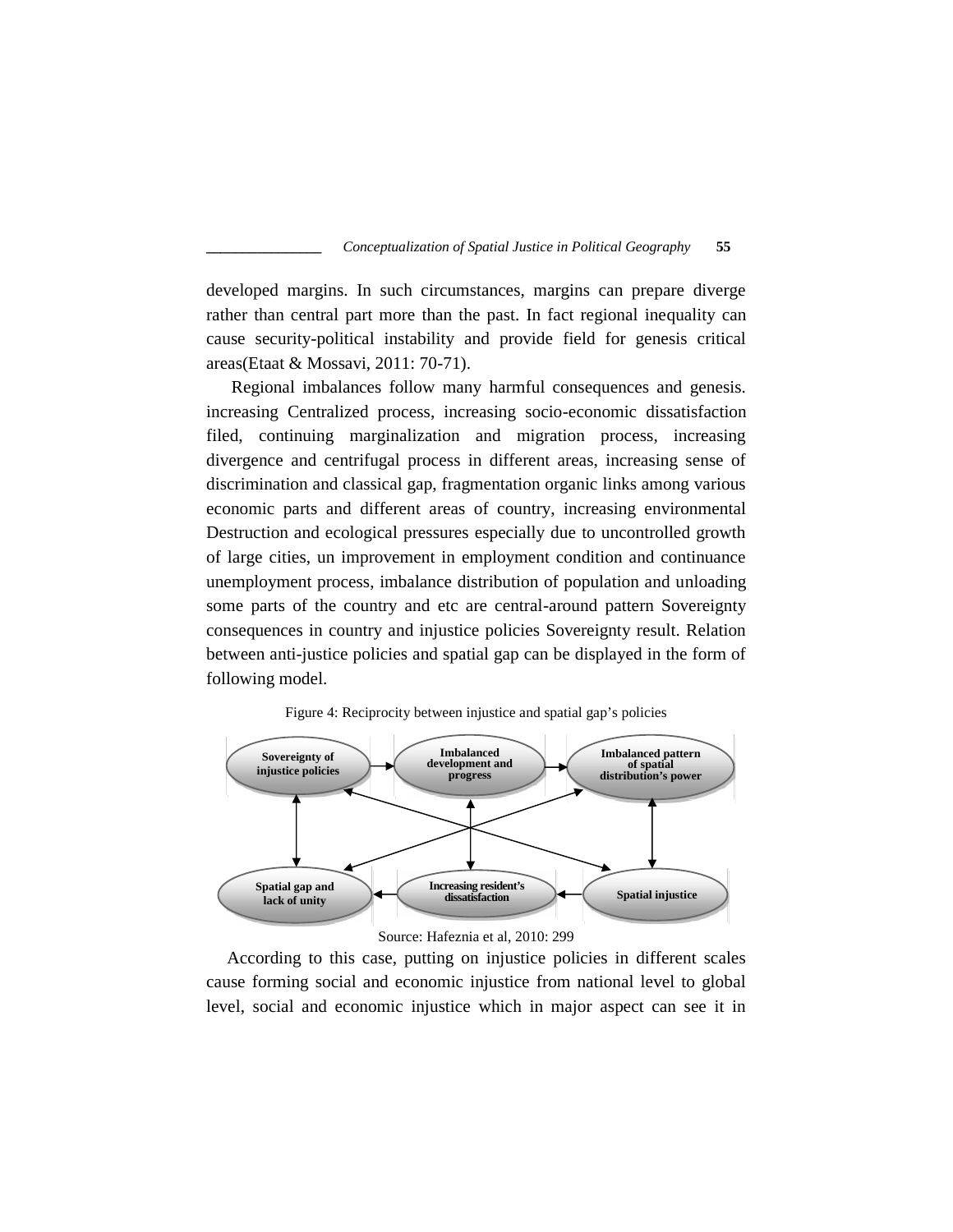optimize and equal inaccessibility access of all residents and citizens to equal opportunities in various fields which leads forming imbalance patterns of power and inequality. With forming imbalance pattern of power development and progress has been polarized and Duality societies have increased and spatial injustice forms as an absolute result of above process. With increasing social and economic inequalities societies' gaps have been highlighted and objective and intellectual distances of geographical residents have increased from each other. This case leads increasing dissatisfaction and raises existence situation protest potential and encounter countries with spatial gaps and inequality existence in development always cause dissatisfaction and unrest and insecurity and this situation can't cause national unity because geographical heterogeneous areas' residents don't benefit from local and regional loyalties to national loyalty. So it's hard for them to accept such national unity. Justice fundamental policies due to geographers' help and afford can change fundamental changes in geographic area with increasing politicians' spatial comprehension. Corresponding relation of seeking justice policies and national development and national integration is displayed in following model.





#### Source: Hafeznia et al, 2010: 299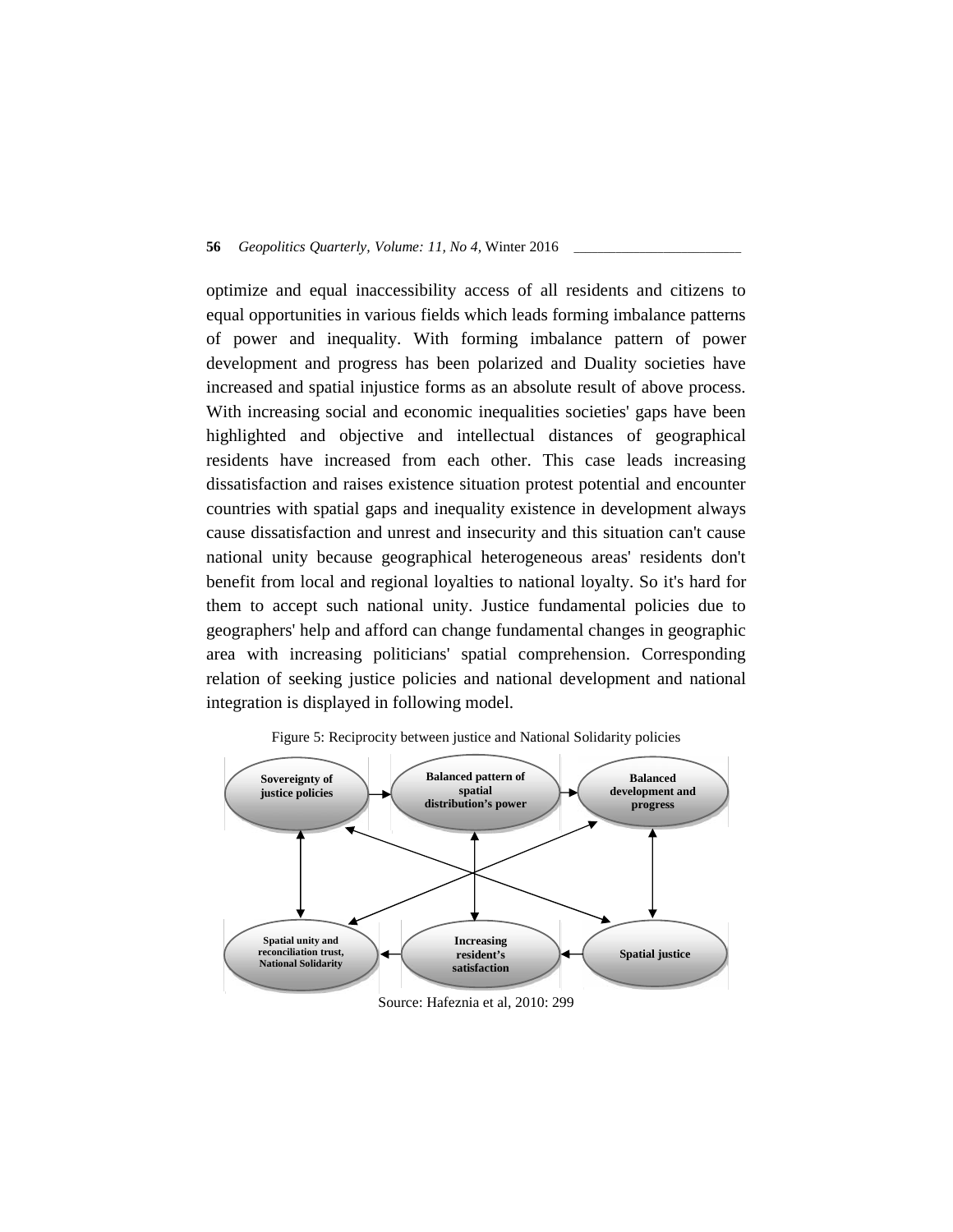## **6. Conclusion**

Spatial forms in its general format is due to spatial processes, spatial area's balance or imbalance as a spatial form of most countries around the world is caused by social, political, cultural and economic processes of different societies. Since decisions have basic roles in balance or imbalance being of geographical areas. Inevitably should improve to have a balance geographical area. In fact, geography in general form and political geography especial form will become a practical field that their researches' result focuses on people's spatial problems' solution. Geographers should provide enhancement their spatial comprehension of problems with guidance politicians and program managers and with doing their duties provide necessary filed for fair policies. Political geographers with revealing spatial differences and injustices and inequalities should to realize politicians to its dissatisfaction consequences for country survival and existence. if political volition and planners' viewpoints focus on creating these inequalities can become hopeful to practical aspect of political geography to service people and deprivation from spaces and marginal areas and in this way help spatial justice establishment based on better life of citizen country development, Consensus, national convergence and optimize of country's political management pattern. If spatial inequality among areas decreases according to spatial justice's basic principles ostracism and deprivation sense will decrease and Prevent from detection diverge and stressful forces. So according to spatial justice's position in national unity and increasing national dignity and authority moving to establish it is one of the most important issues for politicians.

## **7. Acknowledgement**

The authors would like to express their appreciation to the Research Deputy of Tarbiat Modares University and all the people who cooperated with us in writing and editing this research.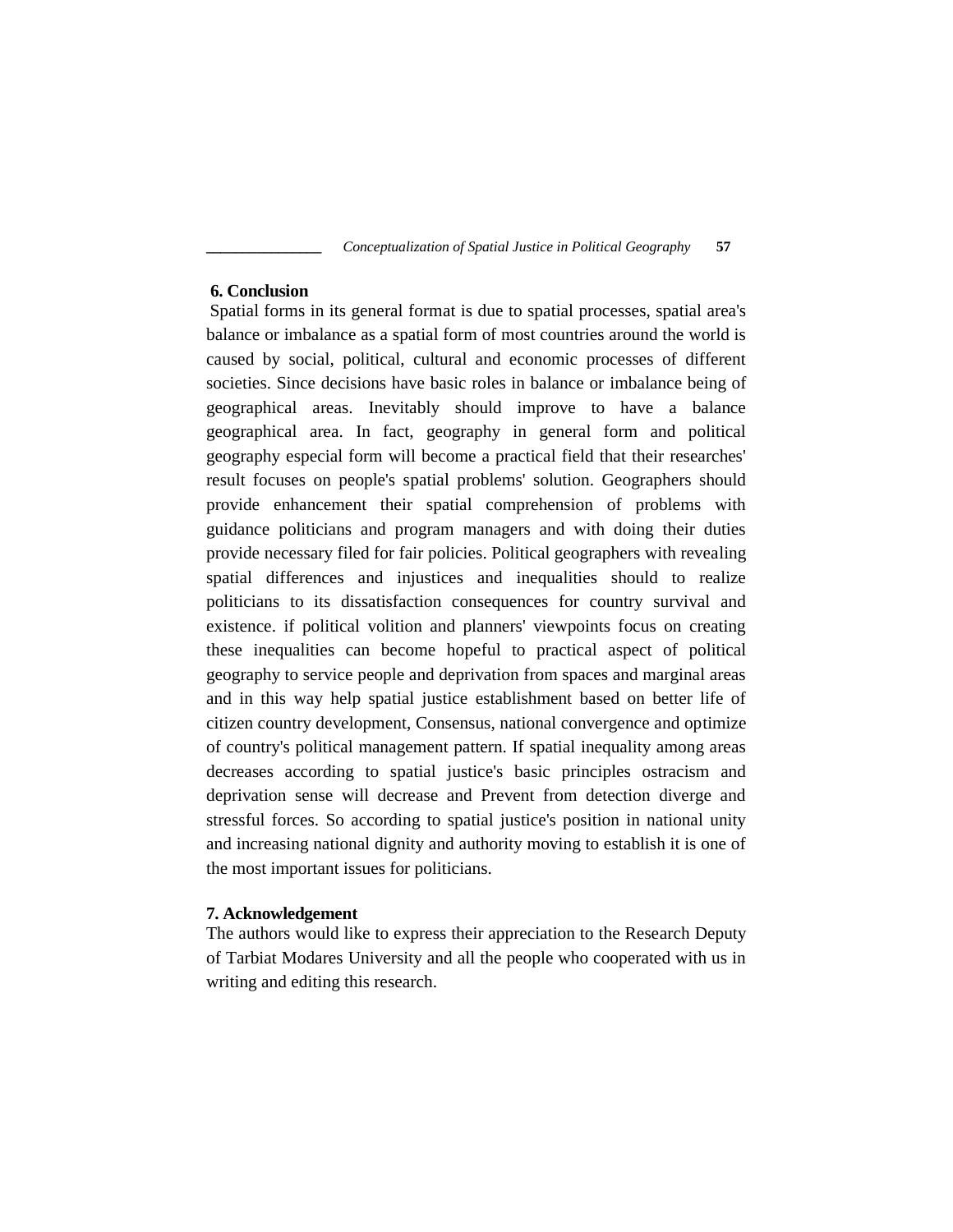### **References**

- Abdollahi, Mohammad and rad, Firuz (2009). Examine the processes and structural barriers to political developments in Iran (2003-1925). Iranian Journal of Sociology, Volume 10, Number 1, spring 1388, p. 29 -36. Firouz-Abadi, Seyed Ahmad and others (2011). Social development indices and the ranking of provinces and its relationship with social capital, Journal - Social Welfare, Volume 10, Number 37, pp. 57-93 [In Persian].
- Ahmadi Lewin, Fereshteh, Disability, gender and social Justice, sociological institution, Uppsala universities, 2002, p. 4.
- Ahmed Ali Abadi, Kavhe. (2002) long term planning of social and cultural case study society of Iran the Office of Land Management & Planning Organization, Tehran [In Persian].
- Alam, Abdul Rahman (1998) History of The political philosophy the West, Tehran, Office of International and Political Studies [In Persian]
- Azkia, M., Ghaffari, G. (1384), Sociology and Development, Tehran: Kayhan. [In Persian].
- Azkia, Mustafa, (1377), Sociology and Development, Tehran: Institute Science Publishing [In Persian].
- Babai Fard, A. (2011). Cultural development and social development in Iran, Quarterly Journal of Social Welfare, issue 10, No. 37 [In Persian].
- Bakhtiari, Sadegh (2000), Justice and Development in Islamic Economics, Islamic Revolution Quarterly, University, issue 2, No. 4 [In Persian].
- Binder, Leonardo, (2001), Crises of Political Development, Crises and sequences in political development, translation of Khwaja Gholamreza Survey, Tehran: Institute of Strategic Studies [In Persian].
- Boyce, Mary. (1996). A History of Zoroastrianism, translated by: sanati zade homaioon[in Persian].
- Cardoso, Ricardo. (2007), Social Justice as a Guide to Planning Theory and Practice: Analyzing the Portuguese Planning System, International Journal of Urban and Regional.
- Coleman, David and Fred Nixon (1999), the economology of underdevelopment, translated by GHolam Reza Azad, Tehran: Vsqy [In Persian].
- Dike, Mustafa. (2007). Justice and the Spatial Imagination, Environmental Planning A, Vol. 33, pp. 3785-3805.
- Etaat Javad, Mousavi S. Zahra, (2011). Interaction between regional security and political development space, with emphasis on the Sistan-Baluchistan province, Quarterly Geopolitics, issue 7, No. 1, spring 2011, pp. 70-88 [In Persian].
- Guthrie, W. K.C (1969), the Greek Philosophers: From Thales to Aristotle, New York, Harper perennial.
- Guthrie, W. K.C (1996). History of Greek Philosophy, Pythagoras and the Pythagoreans, translated by Mehdi Ghavam Safari, Tehran, publisher fekre rooz [In Persian].
- Hafeznia, Mohammad Reza, (2002) Political Geography of Iran, Samt Publications, Tehran [In Persian].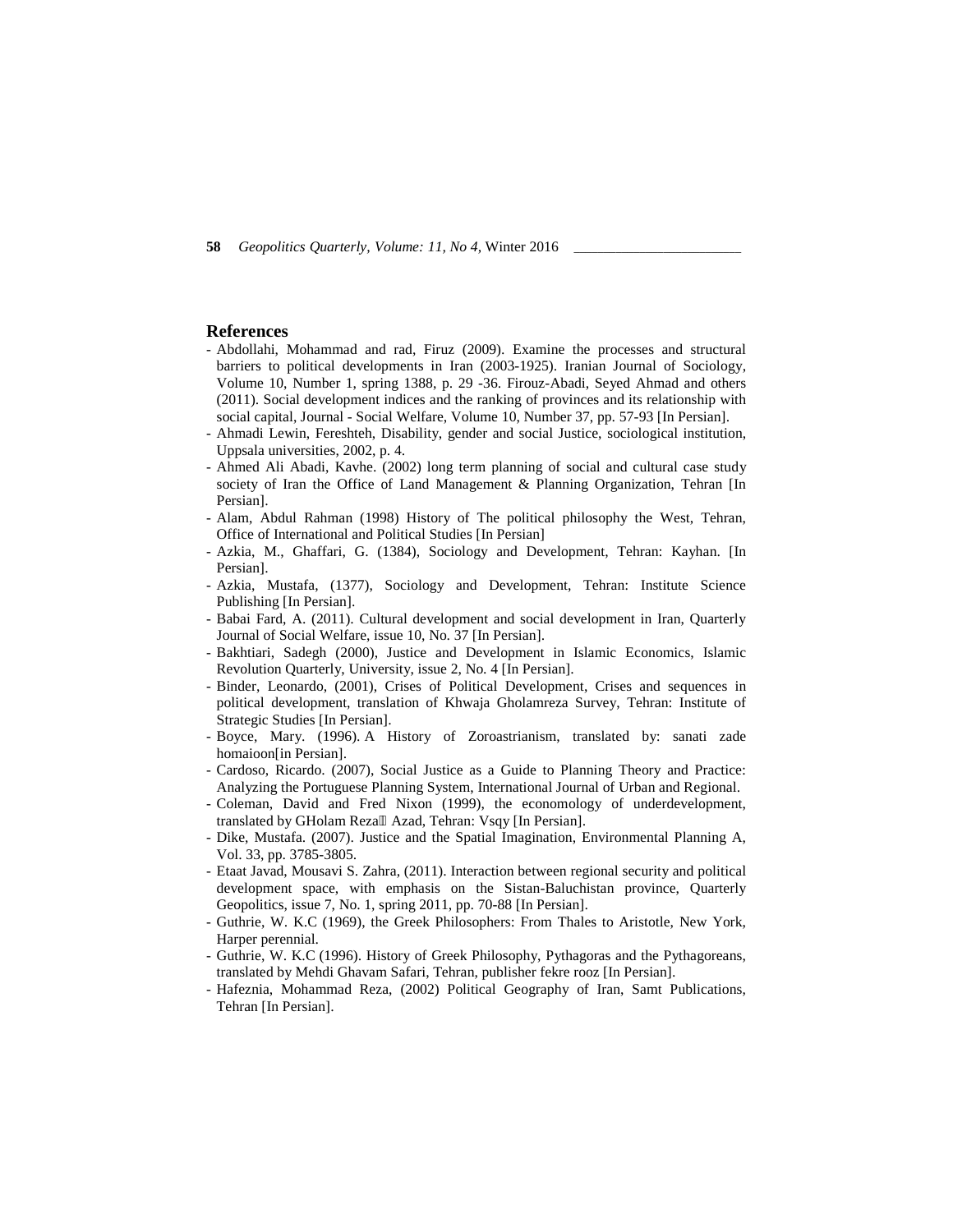- Hafeznia, Mohammad Reza, Ahmady Pour, Zahra, Ghaderi Hajat, Mostafa (2010), Politics and space, First Printing, Papoly Publications [In Persian].
- Hafeznia, Mohammad Reza. (2006). Population and Development lesson booklet. Graduate. Tehran: Tarbiat Modarres University [In Persian].
- Harvey, David (1997). Social justice, and urban, translation: by Farrukh Hsamyan and others. Publications and planning process [In Persian].
- Huntington, Samuel (1991), Political Order in societies undergoing transformation Translated by: Mohsen Salasi, Tehran Nashre elm [In Persian].
- Javan, J., Abdullahi, Abdullah (2008). Spatial justice in urban dual spaces (defining geopolitical inequality patterns in the metropolitan periphery Mashhad) Geopolitics Quarterly, Volume 4, No. 2, summer 2008, pp. 131-157 [In Persian].
- Kabiri Far, Fatemeh and Ali Asghar Sarrafzadeh (2010). Reviews role of the Internet in cultural development, cultural Management Journal, Volume 4, Issue 9, fall 2010, pp. 45- 59[In Persian].
- Kalantari, Samad and Ganji, Muhammad (2005). Indicators of social and economic development in Iran, Journal of Political Information - Economic April and May 2005, 211 and 212, pp. 146-161 [In Persian].
- Kaviani rad, Morad (2006). Geographical justice and national security, Journal of Strategic Studies, Volume 9, Number 32, summer 2006, page 275-297[In Persian].
- Lipset, Seymour Martin (Supervisor) (2004). Encyclopedia of Democracy, Department of translators, specialized library Tehran Foreign Ministry [In Persian].
- Marcuse, Peter,(2010). Spatial justice: derivative but causal of social injustice" [« La justice spatiale : à la fois résultante et cause de l'injustice sociale », tradition: Sonia Lehman, justice spatiale | spatial justice | n° 01 septembre | september 2009 .
- Mirmohammadi, Seyed Mohammad (2007) spatial planning and economic security considerations, economy policy Publishing Research Institute, Tehran [In Persian].
- Mrsusy, Nafisa (2003). Spatial Analysis of Social Justice in Tehran, Urban Planning Geography PhD thesis. Tehran Tarbiat Modares University [In Persian].
- Nazrzadh Kermani, Farnaz (1997), principles of Farabi's political philosophy, theories of utopia with the implementation of the ideas of Plato and Aristotle, Tehran, Al Zahra University Press [In Persian].
- Nichols, Sarah. (2003), Measuring the accessibility and equity of public parks: a case study using GIS, Managing Leisure Vol. 6 , No.1, PP. 201–219.
- Papoly Yazdi, MH, Ebrahimi, Mohammad Amir, (2002) theory of rural development, Tehran: publisher samt [In Persian].
- Papoly Yazdi, Mohammad H. (2004) Social justice and Development and application of the philosophy and ideology of in Spatial planning, Geographical Research Quarterly No. 74, fall 1383. Pp. 1-29 [In Persian].
- Prange, Julia.(2009), Spatial Justice: A new frontier in planning for just, sustainable communities, Tufts University.248.
- Pye, Lucian, (1996), Aspects of Political Development, (Boston: little Brown And Company).
- Razzazi, Afsar (2005), the sociological model of national identity Proceedings of the National Solidarity in Iran, Tehran: Iranian civilization Publications [In Persian].